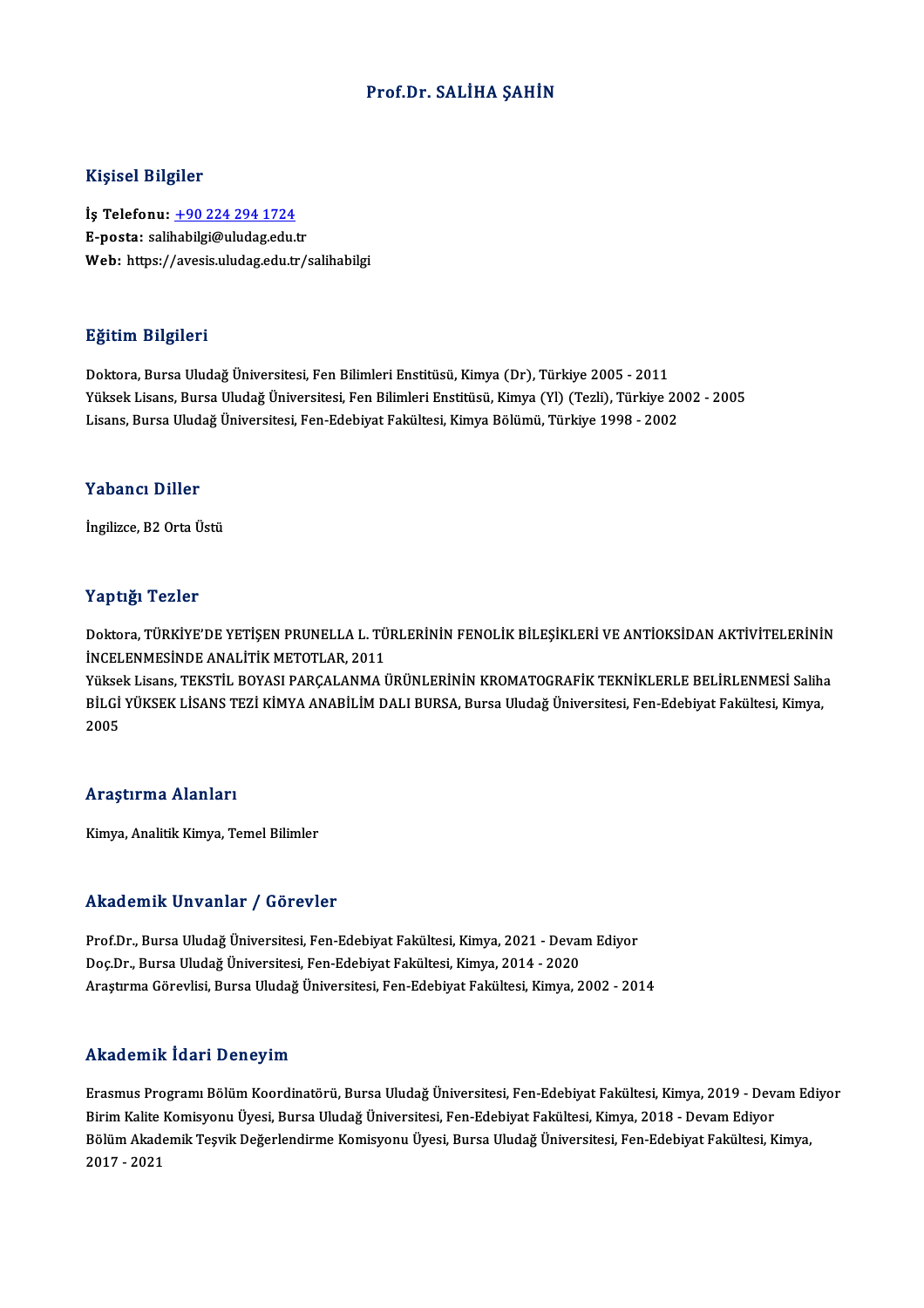### Verdiği Dersler

INSTRUMENTAL ANALYSIS A GRUBU, Lisans, 2016 - 2017

### Yönetilen Tezler

Yönetilen Tezler<br>ŞAHİN S., Farklı Prunella L. türlerinden elde edilen ekstraktlar ile kitosan temelli yenilebilir film eldesi, karakterizasyonu<br>ve antioksidan özelliklerinin belirlenmesi, Yüksek Lisans, İ. Frkan (Öğrenci), ve antistisinin ve antistisisinin elde edilen ekstraktlar ile kitosan temelli y<br>ŞAHİN S., Farklı Prunella L. türlerinden elde edilen ekstraktlar ile kitosan temelli y<br>Sebin S. Farklı Prunella L. Türlerinden Elde Edilen Eks ŞAHİN S., Farklı Prunella L. türlerinden elde edilen ekstraktlar ile kitosan temelli yenilebilir film eldesi, k<br>ve antioksidan özelliklerinin belirlenmesi, Yüksek Lisans, İ.Erken(Öğrenci), 2020<br>Şahin S., Farklı Prunella L.

ve antioksidan özelliklerinin belirlenmesi, Yüksek Lisans, İ.Erken(Öğrenci), 2020<br>Şahin S., Farklı Prunella L. Türlerinden Elde Edilen Ekstraktlar ile Kitosan Temelli Tenilebilir Film Eldesi,<br>Karakterizasyonu ve Antioksida

Şahin S., Farklı Prunella L. Türlerinden Elde Edilen Ekstraktlar ile Kitosan Temelli Tenilebilir Film Eldesi,<br>Karakterizasyonu ve Antioksidan Özelliklerinin Belirlenmesi, Yüksek Lisans, İ.ERKEN(Öğrenci), 2020<br>Şahin S., Far Karakterizasyonu ve Antio<br>Şahin S., Farklı oksidatif stı<br>Ç.YÜKSEL(Öğrenci), 2018<br>Sahin S. Türkiya'daki katt Şahin S., Farklı oksidatif stres ortamlarında mikroalglerde bulunan karotenoidlerin analizi, Yüksek Lisans,<br>Ç.YÜKSEL(Öğrenci), 2018<br>Şahin S., Türkiye'deki kestane arı polenlerinin fenolik bileşiklerinin ve antioksidan özel

Ç.YÜKSEL(Öğrenci), 2018<br>Şahin S., Türkiye'deki kestane arı p<br>Lisans, B.KARKAR(Öğrenci), 2018<br>Sehin S. Butin ve irolmensitrin anti Şahin S., Türkiye'deki kestane arı polenlerinin fenolik bileşiklerinin ve antioksidan özelliklerinin araştırılması, Y<br>Lisans, B.KARKAR(Öğrenci), 2018<br>Şahin S., Rutin ve izokuersitrin antioksidanların DNA oksidasyonuna karş

Lisans, B.KARKAR(Öğrenci),<br>Şahin S., Rutin ve izokuersitı<br>S.DAWBAA(Öğrenci), 2017<br>Sahin S. Milmaalslanda bulu Şahin S., Rutin ve izokuersitrin antioksidanların DNA oksidasyonuna karşı etkilerin incelenmesi, Y.<br>S.DAWBAA(Öğrenci), 2017<br>Şahin S., Mikroalglerde bulunan karotenoidlerin tayini, Yüksek Lisans, N.TSIQAH(Öğrenci), 2017<br>Sah

S.DAWBAA(Öğrenci), 2017<br>Şahin S., Mikroalglerde bulunan karotenoidlerin tayini, Yüksek Lisans, N.TSIQAH(Öğrenci), 2017<br>Şahin S., Enginar (Cynara scolymus L.) yaprağında fenolik madde analizleri ve antioksidan kapasite tayi Şahin S., Mikroalglerde bu<br>Şahin S., Enginar (Cynara<br>A.ULUAD(Öğrenci), 2017

# A.ULUAD(Öğrenci), 2017<br>SCI, SSCI ve AHCI İndekslerine Giren Dergilerde Yayınlanan Makaleler

- I. Optimization of formulation and process conditions of chestnut-based functional beverage using SPSN VOILLET INTERNATIONS<br>Optimization of formulation and<br>Test Corgus B VII MAZ ERSAN L **Optimization of formulation and proce:<br>response surface methodology<br>Usta-Gorgun B., YILMAZ ERSAN L., ŞAHİN S.<br>JOUPMAL OF FOOD SCIENCE AND TECUNOL** response surface methodology<br>Usta-Gorgun B., YILMAZ ERSAN L., ŞAHİN S.<br>JOURNAL OF FOOD SCIENCE AND TECHNOLOGY-MYSORE, 2022 (SCI İndekslerine Giren Dergi)<br>Petermination of phanolis semneunde prefiles and antievident prepert Usta-Gorgun B., YILMAZ ERSAN L., ŞAHİN S.<br>JOURNAL OF FOOD SCIENCE AND TECHNOLOGY-MYSORE, 2022 (SCI İndekslerine Giren Dergi)<br>II. Determination of phenolic compounds profiles and antioxidant properties of oleaster (Elae JOURNAL OF FOOD SCIENCE AND TE<br>Determination of phenolic compo<br>angustifolia L.) grown in Turkey<br>Karliar B. Sobin S. **Determination o<br>angustifolia L.) {<br>Karkar B., Sahin S.<br>EUROPEAN EOOD.** angustifolia L.) grown in Turkey<br>Karkar B., Sahin S.<br>EUROPEAN FOOD RESEARCH AND TECHNOLOGY, cilt.248, sa.1, ss.219-241, 2022 (SCI İndekslerine Giren Dergi) Karkar B., Sahin S.<br>EUROPEAN FOOD RESEARCH AND TECHNOLOGY, cilt.248, sa.1, ss.219-241, 2022 (SCI İndeksler<br>III. Microencapsulation of ellagic acid extracted from pomegranate peel onto Spirulina:<br>Characterization loading, a EUROPEAN FOOD RESEARCH AND TECHNOLOGY, cilt.248, sa.1, ss.2<br>Microencapsulation of ellagic acid extracted from pomegra<br>Characterization, loading, and storage stability properties<br>Yagmur N. Sabin S. Korlmaz F Microencapsulation of ellagi<br>Characterization, loading, ar<br>Yagmur N., Sahin S., Korkmaz E.<br>JOUPNAL OF FOOD PROCESSING Characterization, loading, and storage stability properties<br>Yagmur N., Sahin S., Korkmaz E.<br>JOURNAL OF FOOD PROCESSING AND PRESERVATION, cilt.45, sa.1, 2021 (SCI İndekslerine Giren Dergi)<br>Evaluation of antioxidant properti Yagmur N., Sahin S., Korkmaz E.<br>JOURNAL OF FOOD PROCESSING AND PRESERVATION, cilt.45, sa.1, 2021 (SCI İndekslerine Giren Dergi)<br>IV. Evaluation of antioxidant properties and determination of phenolic and carotenoid profiles JOURNAL OF FOOD PROCESSING AND PRESERVA<br>Evaluation of antioxidant properties and d<br>chestnut bee pollen collected from Turkey<br>Karkar B. Sobin S. Günes M. E Evaluation of antioxidant p<br>chestnut bee pollen collecte<br>Karkar B., Şahin S., Güneş M. E.<br>JOUPMAL OF APICULTURAL PE chestnut bee pollen collected from Turkey<br>Karkar B., Şahin S., Güneş M. E.<br>JOURNAL OF APICULTURAL RESEARCH, 2020 (SCI İndekslerine Giren Dergi) V. Study of the Ability of Lutein and Neoxanthin as Standards and in the Extract ofChlamydomonas JOURNAL OF APICULTURAL RESEARCH, 2020 (SCI İndekslerine Giren Dergi)<br>Study of the Ability of Lutein and Neoxanthin as Standards and in the Extract ofChlamydomonas<br>reinhardtiito Prevent Oxidatively Induced DNA Base Damage U
- Study of the Ability of Lutein and Neoxanthin as<br>reinhardtiito Prevent Oxidatively Induced DNA<br>Sahin S., Aybastier Ö., Dawbaa S., Karkar B., Çakmak T.<br>CHROMATOCRAPHA e<sup>ilt 92</sup>, sa 8, sa 9,10,026,2020 (S reinhardtiito Prevent Oxidatively Induced DNA Base Damage Using Ultras<br>Sahin S., Aybastier Ö., Dawbaa S., Karkar B., Çakmak T.<br>CHROMATOGRAPHIA, cilt.83, sa.8, ss.919-926, 2020 (SCI İndekslerine Giren Dergi)<br>Encapaulation o Sahin S., Aybastier Ö., Dawbaa S., Karkar B., Çakmak T.<br>CHROMATOGRAPHIA, cilt.83, sa.8, ss.919-926, 2020 (SCI İndekslerine Giren Dergi)<br>VI. Encapsulation of ellagic acid from pomegranate peels in microalgae optimized b

CHROMATOGRAPHIA, cilt.83, sa.8, ss.919-926, 2020 (SCI İndekslerine Giren Dergi)<br>Encapsulation of ellagic acid from pomegranate peels in microalgae optimized by response surface<br>methodology and an investigation of its contr Encapsulation of<br>methodology and<br>Yagmur N., Sahin S.<br>JOUPNAL OF FOOD methodology and an investigation of its controlled released under simulated gas<br>Yagmur N., Sahin S.<br>JOURNAL OF FOOD SCIENCE, cilt.85, sa.4, ss.998-1006, 2020 (SCI İndekslerine Giren Dergi)<br>Mived ligand camplayes of Co(II),

JOURNAL OF FOOD SCIENCE, cilt.85, sa.4, ss.998-1006, 2020 (SCI Indekslerine Giren Dergi)

- Yagmur N., Sahin S.<br>JOURNAL OF FOOD SCIENCE, cilt.85, sa.4, ss.998-1006, 2020 (SCI Indekslerine Giren Dergi)<br>VII. Mixed ligand complexes of Co(II), Ni(II) and Cu(II) with quercetin and diimine ligands: synthesis,<br>character MUTLUGENÇKALH.,ErkisaM.,Alper P.,ŞAHİNS.,UlukayaE.,ARIF. characterization, anti-cancer and anti-oxidant activity<br>MUTLU GENÇKAL H., Erkisa M., Alper P., ŞAHİN S., Ulukaya E., ARI F.<br>JOURNAL OF BIOLOGICAL INORGANIC CHEMISTRY, cilt.25, sa.1, ss.161-177, 2020 (SCI İndekslerine Giren MUTLU GENÇKAL H., Erkisa M., Alper P., ŞAHİN S., Ulukaya E., ARI F.<br>JOURNAL OF BIOLOGICAL INORGANIC CHEMISTRY, cilt.25, sa.1, ss.161-177, 2020 (SCI İndekslerine Giren De:<br>VIII. Synthesis, characterization, anticancer a
-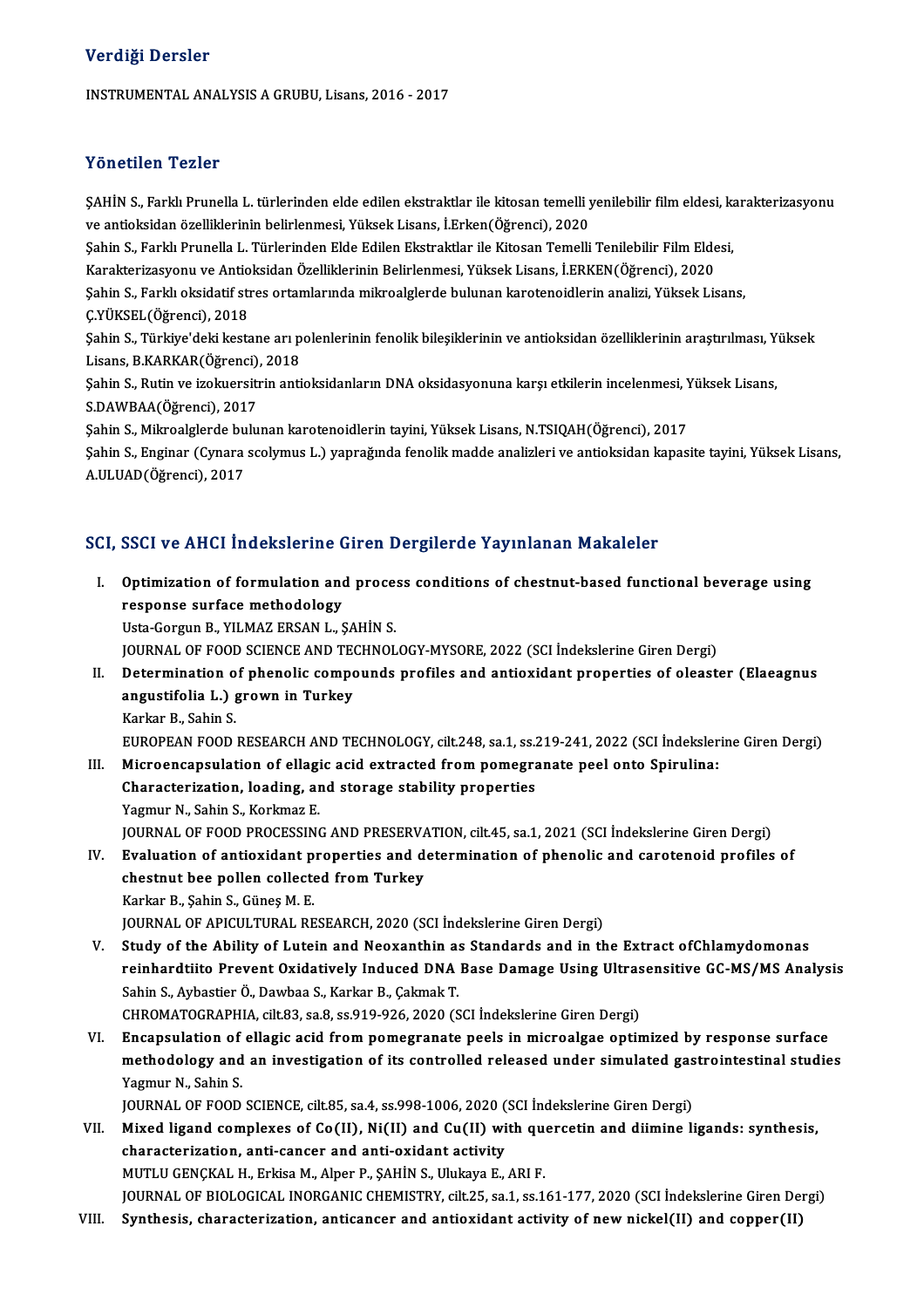flavonoid complexes Alper P., Erkisa M., MUTLU GENÇKAL H., ŞAHİN S., Ulukaya E., ARI F. JOURNAL OF MOLECULAR STRUCTURE, cilt.1196, ss.783-792, 2019 (SCI İndekslerine Giren Dergi) Alper P., Erkisa M., MUTLU GENÇKAL H., ŞAHİN S., Ulukaya E., ARI F.<br>JOURNAL OF MOLECULAR STRUCTURE, cilt.1196, ss.783-792, 2019 (SCI İndekslerine Giren Dergi)<br>IX. Antioxidant composite films with chitosan and carotenoide e optimization of ultrasonic-assisted extraction of carotenoids and surface characterization of **Antioxidant co<br>optimization o<br>chitosan films**<br>sauin s. Nasir l ŞAHİN S., Nasir N. T. B. M., Erken I., ELİBOL ÇAKMAK Z., ÇAKMAK T. MATERIALS RESEARCH EXPRESS, cilt.6, sa.9, 2019 (SCI İndekslerine Giren Dergi) X. The antioxidant properties of the chestnut bee pollen extract and its preventive action against MATERIALS RESEARCH EXPRESS, cilt.6, sa.9, 20<br>The antioxidant properties of the chestnu<br>oxidatively induced damage in DNA bases<br>SAHIN S. Karkar B The antioxidant p<br>oxidatively induc<br>SAHİN S., Karkar B.<br>JOUPNAL OF FOOD ŞAHİN S., Karkar B.<br>JOURNAL OF FOOD BIOCHEMISTRY, cilt.43, sa.7, 2019 (SCI İndekslerine Giren Dergi) \$AHİN S., Karkar B.<br>JOURNAL OF FOOD BIOCHEMISTRY, cilt.43, sa.7, 2019 (SCI İndekslerine Giren Dergi)<br>XI. Assessment of antioxidant capacity by method comparison and amino acid characterisation in<br>huffalo mill: kofir **JOURNAL OF FOOD**<br>Assessment of ant<br>buffalo milk kefir<br>ÖZCAN T. SAHIN S buffalo milk kefir<br>ÖZCAN T., ŞAHİN S., AKPINAR BAYİZİT A., YILMAZ ERSAN L. buffalo milk kefir<br>ÖZCAN T., ŞAHİN S., AKPINAR BAYİZİT A., YILMAZ ERSAN L.<br>INTERNATIONAL JOURNAL OF DAIRY TECHNOLOGY, cilt.72, sa.1, ss.65-73, 2019 (SCI İndekslerine Giren Dergi)<br>DETERMINATION OF CAROTENOIDS IN CHLAMYDOMON ÖZCAN T., ŞAHİN S., AKPINAR BAYİZİT A., YILMAZ ERSAN L.<br>INTERNATIONAL JOURNAL OF DAIRY TECHNOLOGY, cilt.72, sa.1, ss.65-73, 2019 (SCI İndekslerine Giren 1<br>XII. DETERMINATION OF CAROTENOIDS IN CHLAMYDOMONAS REINHARDTH BY MU INTERNATIONAL JOURNAL OF DAIRY TECHNOLOON<br>DETERMINATION OF CAROTENOIDS IN CHLA<br>ANALYSIS WITH CHROMATOGRAPHIC DATA XII. DETERMINATION OF CAROTENOIDS IN CHLAMYDOMONAS REINHARDTH BY MULTIVARIATE<br>ANALYSIS WITH CHROMATOGRAPHIC DATA<br>ŞAHİN S., Yuksel C. ANALYSIS WITH CHROMATOGRAPHIC DATA<br>ŞAHİN S., Yuksel C.<br>FRESENIUS ENVIRONMENTAL BULLETIN, cilt.28, sa.6, ss.4909-4915, 2019 (SCI İndekslerine Giren Dergi)<br>Camparisan of antiquidant sanasity of souvend que mill: kafirs XIII. Comparison of antioxidant capacity of cow and ewe milk kefirs<br>YILMAZ ERSAN L., ÖZCAN T., AKPINAR BAYİZİT A., ŞAHİN S. FRESENIUS ENVIRONMENTAL BULLETIN, cilt.28, sa.6, ss.490<br>Comparison of antioxidant capacity of cow and ewe r<br>YILMAZ ERSAN L., ÖZCAN T., AKPINAR BAYİZİT A., ŞAHİN S.<br>JOUPNAL OF DAJPY SCIENCE, silt 101, sə 5, ss.2799, 2799, 2 JOURNALOFDAIRYSCIENCE, cilt.101, sa.5, ss.3788-3798,2018 (SCI İndekslerineGirenDergi) YILMAZ ERSAN L., ÖZCAN T., AKPINAR BAYİZİT A., ŞAHİN S.<br>JOURNAL OF DAIRY SCIENCE, cilt.101, sa.5, ss.3788-3798, 2018 (SCI İndekslerine Giren Dergi)<br>XIV. Rubus sanctus Schreb. Root Extract Alters the MicroRNA Expression Colorectal Cancer Cell Lines<br>ALEMDAR A., TUNCA B., MALYER H., ŞAHİN S. Rubus sanctus Schreb. Root Extract Alter<br>Colorectal Cancer Cell Lines<br>ALEMDAR A., TUNCA B., MALYER H., ŞAHİN S.<br>PHAPMACOCNOSY MACAZINE silt 14, SR EE-2 PHARMACOGNOSY MAGAZINE, cilt.14, sa.55, 2018 (SCI İndekslerine Giren Dergi) ALEMDAR A., TUNCA B., MALYER H., ŞAHİN S.<br>PHARMACOGNOSY MAGAZINE, cilt.14, sa.55, 2018 (SCI İndekslerine Giren Dergi)<br>XV. Chemical profiling of floral and chestnut honey using high-performance liquid chromatography-<br>wit PHARMACOGNOSY MAC<br>Chemical profiling of<br>ultraviolet detection Chemical profiling of floral and chestnut honey using hig<br>ultraviolet detection<br>Aloglu A. K. , Harrington P. d. B. , ŞAHİN S., Demir C., GÜNEŞ M. E.<br>JOUPMAL OF FOOD COMPOSITION AND ANALYSIS silt 62, ss 205 ultraviolet detection<br>Aloglu A. K. , Harrington P. d. B. , ŞAHİN S., Demir C., GÜNEŞ M. E.<br>JOURNAL OF FOOD COMPOSITION AND ANALYSIS, cilt.62, ss.205-210, 2017 (SCI İndekslerine Giren Dergi) Aloglu A. K. , Harrington P. d. B. , ŞAHİN S., Demir C., GÜNEŞ M. E.<br>JOURNAL OF FOOD COMPOSITION AND ANALYSIS, cilt.62, ss.205-210, 2017 (SCI İndekslerine Giren Dergi)<br>XVI. Determination of phenolic compounds profile in ch JOURNAL OF FOOD COMPOSITI<br>Determination of phenolic condiantimicrobial activities Determination of phenolic compounds profile in che<br>and antimicrobial activities<br>GÜNEŞ M. E. , ŞAHİN S., Demir C., Borum E., TOSUNOĞLU A.<br>JOUPMAL OF FOOD PJOCHEMISTRY silt 4.1, S2,2, 2017 (SCL and antimicrobial activities<br>GÜNEŞ M. E. , ŞAHİN S., Demir C., Borum E., TOSUNOĞLU A.<br>JOURNAL OF FOOD BIOCHEMISTRY, cilt.41, sa.3, 2017 (SCI İndekslerine Giren Dergi)<br>Ontimiration of ultresenis assisted extraction via mult GÜNEŞ M. E. , ŞAHİN S., Demir C., Borum E., TOSUNOĞLU A.<br>JOURNAL OF FOOD BIOCHEMISTRY, cilt.41, sa.3, 2017 (SCI İndekslerine Giren Dergi)<br>XVII. Optimization of ultrasonic-assisted extraction via multiresponse surface for h JOURNAL OF FOOD BIOCHEMISTRY, cilt.41, sa.3, 2017 (<br>Optimization of ultrasonic-assisted extraction vi<br>recovery from Chlorella vulgaris (Chlorophyta)<br>Nasir N.T. B.M., SAHIN S. ELIBOL CAKMAK 7, CAKMA Nasir N.T. B.M., ŞAHİN S., ELİBOL ÇAKMAK Z., ÇAKMAK T. PHYCOLOGIA, cilt.56, sa.5, ss.561-569, 2017 (SCI İndekslerine Giren Dergi) XVIII. Prediction of total antioxidant activity of Prunella L. species by automatic partial least square PHYCOLOGIA, cilt.56, sa.5, ss.561-569, 2017 (SCI İndekslerine Giren Dergi)<br>Prediction of total antioxidant activity of Prunella L. species by automat<br>regression applied to 2-way liquid chromatographic UV spectral images<br>Al Prediction of total antioxidant activity of Pru:<br>regression applied to 2-way liquid chromatog<br>Aloglu A. K. , Harrington P. d. B. , ŞAHİN S., Demir C.<br>TALANTA silt 161 se 502 510 2016 (SCL indeksler regression applied to 2-way liquid chromatographic UV spe<br>Aloglu A. K. , Harrington P. d. B. , ŞAHİN S., Demir C.<br>TALANTA, cilt.161, ss.503-510, 2016 (SCI İndekslerine Giren Dergi)<br>Ontimization of Illtrasonia Assisted Extr Aloglu A. K. , Harrington P. d. B. , ŞAHİN S., Demir C.<br>TALANTA, cilt.161, ss.503-510, 2016 (SCI İndekslerine Giren Dergi)<br>XIX. Optimization of Ultrasonic-Assisted Extraction of Quercetin and Cyanidin from Pyracantha C TALANTA, cilt.161, ss.503-510, 2016 (SCI Indekslerine Giren Dergi)<br>Optimization of Ultrasonic-Assisted Extraction of Quercetin<br>and Their Scavenging Effect on Free Radicals<br>Sahin S., Aybastier Ö., Demir C. **Optimization of Ultrasonic-<br>and Their Scavenging Effec<br>Sahin S., Aybastıer Ö., Demir C.<br>JOUPMAL OF FOOD PIOCHEMI** and Their Scavenging Effect on Free Radicals<br>Şahin S., Aybastıer Ö., Demir C.<br>JOURNAL OF FOOD BIOCHEMISTRY, cilt.40, sa.4, ss.472-479, 2016 (SCI İndekslerine Giren Dergi)<br>Determination of Antioxidant Bronontiae of Emuit Ju Sahin S., Aybastier Ö., Demir C.<br>JOURNAL OF FOOD BIOCHEMISTRY, cilt.40, sa.4, ss.472-479, 2016 (SCI İndekslerine Giren Dergi)<br>XX. Determination of Antioxidant Properties of Fruit Juice by Partial Least Squares and Prin **JOURNAL OF FOOD BIOCHI**<br>Determination of Antios<br>Component Regression<br>SAHIN S. Domin C **Determination of<br>Component Regr<br>SAHİN S., Demir C.<br>INTERNATIONAL I** Component Regression<br>SAHİN S., Demir C.<br>INTERNATIONAL JOURNAL OF FOOD PROPERTIES, cilt.19, sa.7, ss.1455-1464, 2016 (SCI İndekslerine Giren Dergi)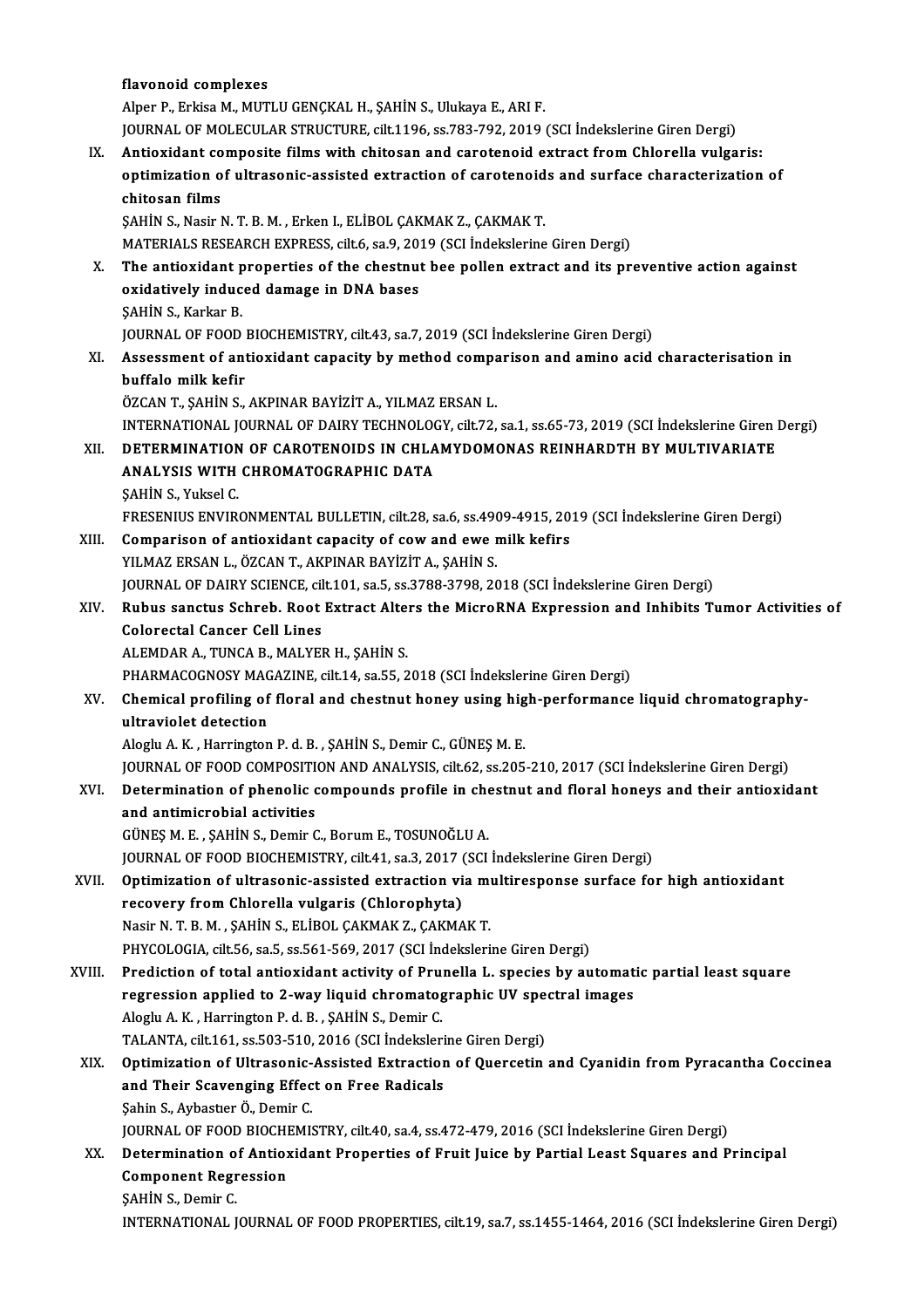| XXI.    | Antioxidant and Antimicrobial Potential, and HPLC Analysis of Stictic and Usnic Acids of Three Usnea                                                                                          |
|---------|-----------------------------------------------------------------------------------------------------------------------------------------------------------------------------------------------|
|         | Species from Uludag Mountain (Bursa, Turkey)                                                                                                                                                  |
|         | Oran S., Şahin S., Sahinturk P., Öztürk Ş., Demir C.                                                                                                                                          |
|         | IRANIAN JOURNAL OF PHARMACEUTICAL RESEARCH, cilt.15, sa.2, ss.527-535, 2016 (SCI Indekslerine Giren Dergi)                                                                                    |
| XXII.   | Ramalina Lichens and Their Major Metabolites as Possible Natural Antioxidant and Antimicrobial                                                                                                |
|         | Agents                                                                                                                                                                                        |
|         | Şahin S., Oran S., Sahinturk P., Demir C., Öztürk Ş.                                                                                                                                          |
| XXIII.  | JOURNAL OF FOOD BIOCHEMISTRY, cilt.39, sa.4, ss.471-477, 2015 (SCI Indekslerine Giren Dergi)<br>Ficus carica Latex Prevents Invasion Through Induction of Let-7d Expression in GBM Cell Lines |
|         | Tezcan G., TUNCA B., BEKAR A., YALÇIN M., ŞAHİN S., BUDAK F., ÇEÇENER G., EGELİ Ü., Demir C., Guvenc G., et al                                                                                |
|         | CELLULAR AND MOLECULAR NEUROBIOLOGY, cilt.35, sa.2, ss.175-187, 2015 (SCI İndekslerine Giren Dergi)                                                                                           |
| XXIV.   | ISOLATION OF MAJOR PHENOLIC COMPOUNDS FROM THE EXTRACTS OF PRUNELLA L. SPECIES                                                                                                                |
|         | GROWN IN TURKEY AND THEIR ANTIOXIDANT AND CYTOTOXIC ACTIVITIES                                                                                                                                |
|         | SAHIN S., ARI F., Demir C., Ulukaya E.                                                                                                                                                        |
|         | JOURNAL OF FOOD BIOCHEMISTRY, cilt.38, sa.2, ss.248-257, 2014 (SCI Indekslerine Giren Dergi)                                                                                                  |
| XXV.    | Olea europaea leaf extract improves the treatment response of GBM stem cells by modulating miRNA                                                                                              |
|         | expression                                                                                                                                                                                    |
|         | Tezcan G., TUNCA B., BEKAR A., BUDAK F., ŞAHİN S., ÇEÇENER G., EGELİ Ü., TAŞKAPILIOĞLU M. Ö., KOCAELİ H.,                                                                                     |
|         | TOLUNAY <i>Ş</i> , et al.                                                                                                                                                                     |
|         | AMERICAN JOURNAL OF CANCER RESEARCH, cilt.4, sa.5, ss.572-590, 2014 (SCI Indekslerine Giren Dergi)                                                                                            |
| XXVI.   | Optimisation of ultrasonic-assisted extraction of antioxidant compounds from Artemisia absinthium<br>using response surface methodology                                                       |
|         | ŞAHİN S., AYBASTIER Ö., Isik E.                                                                                                                                                               |
|         | FOOD CHEMISTRY, cilt.141, sa.2, ss.1361-1368, 2013 (SCI Indekslerine Giren Dergi)                                                                                                             |
| XXVII.  | COLOR REMOVAL OF DISPERSE BLUE DYES BY OZONATION                                                                                                                                              |
|         | EREN H. A., Yildiz D., Demir C., ŞAHİN S.                                                                                                                                                     |
|         | TEKSTIL VE KONFEKSIYON, cilt.23, sa.3, ss.267-272, 2013 (SCI İndekslerine Giren Dergi)                                                                                                        |
| XXVIII. | Development of a new chromium reducing antioxidant capacity (CHROMAC) assay for plants and                                                                                                    |
|         | fruits                                                                                                                                                                                        |
|         | Isik E , ŞAHİN S , Demir C                                                                                                                                                                    |
| XXIX.   | TALANTA, cilt.111, ss.119-124, 2013 (SCI İndekslerine Giren Dergi)<br>Response Surface Optimized Ultrasonic-Assisted Extraction of Quercetin and Isolation of Phenolic                        |
|         | Compounds From Hypericum perforatum L. by Column Chromatography                                                                                                                               |
|         | AYBASTIER Ö., ŞAHİN S., Demir C.                                                                                                                                                              |
|         | SEPARATION SCIENCE AND TECHNOLOGY, cilt.48, sa.11, ss.1665-1674, 2013 (SCI İndekslerine Giren Dergi)                                                                                          |
| XXX.    | Optimization of ultrasonic-assisted extraction of antioxidant compounds from blackberry leaves                                                                                                |
|         | using response surface methodology                                                                                                                                                            |
|         | AYBASTIER Ö., Isik E., ŞAHİN S., Demir C.                                                                                                                                                     |
|         | INDUSTRIAL CROPS AND PRODUCTS, cilt.44, ss.558-565, 2013 (SCI Indekslerine Giren Dergi)                                                                                                       |
| XXXI.   | Orthogonal signal correction-based prediction of total antioxidant activity using partial least                                                                                               |
|         | squares regression from chromatograms                                                                                                                                                         |
|         | ŞAHİN S., Isik E., AYBASTIER Ö., Demir C.                                                                                                                                                     |
| XXXII.  | JOURNAL OF CHEMOMETRICS, cilt.26, sa.7, ss.390-399, 2012 (SCI Indekslerine Giren Dergi)<br>Determination of total phenolic content of raspberry and blackberry cultivars by immobilized       |
|         | horseradish peroxidase bioreactor                                                                                                                                                             |
|         | Isik E., ŞAHİN S., Demir C., TÜRKBEN C.                                                                                                                                                       |
|         | JOURNAL OF FOOD COMPOSITION AND ANALYSIS, cilt.24, sa.7, ss.944-949, 2011 (SCI Indekslerine Giren Dergi)                                                                                      |
| XXXIII. | Determination of total phenolic content in Prunella L. by horseradish peroxidase immobilized onto                                                                                             |
|         | chitosan beads                                                                                                                                                                                |
|         | AYBASTIER Ö., ŞAHİN S., Isik E., Demir C.                                                                                                                                                     |
|         | ANALYTICAL METHODS, cilt.3, sa.10, ss.2289-2297, 2011 (SCI Indekslerine Giren Dergi)                                                                                                          |
|         |                                                                                                                                                                                               |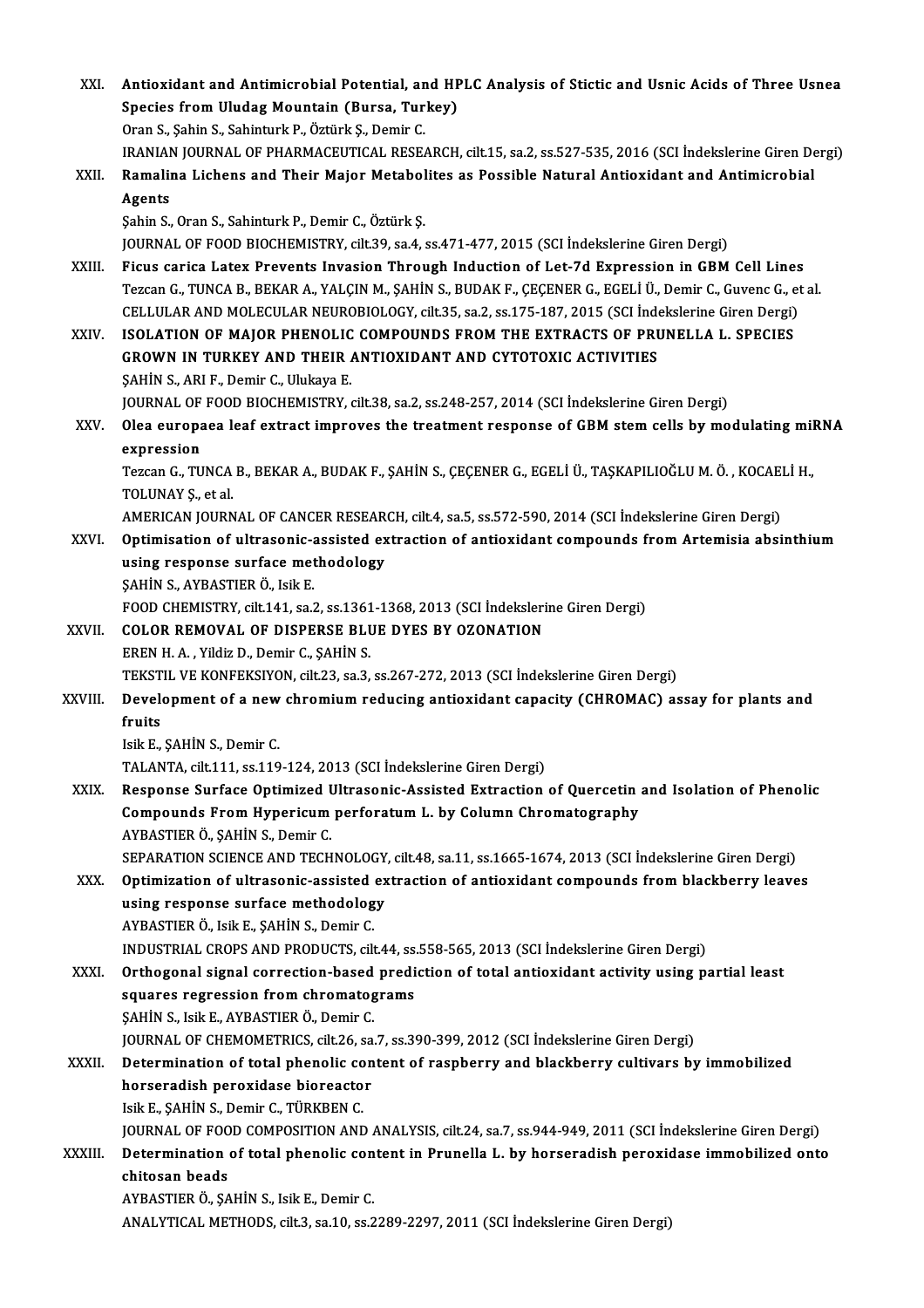XXXIV. Determination of phenolic compounds in Prunella L. by liquid chromatography-diode array<br>detection Determina<br>detection<br>sauins D **Determination of phenolic<br>detection<br>SAHİN S., Demir C., MALYER H.<br>JOUPMAL OF PHAPMACEUTICA** detection<br>ŞAHİN S., Demir C., MALYER H.<br>JOURNAL OF PHARMACEUTICAL AND BIOMEDICAL ANALYSIS, cilt.55, sa.5, ss.1227-1230, 2011 (SCI İndekslerine<br>Giren Dergi) SAHIN S., Der<br>JOURNAL OF<br>Giren Dergi)<br>Determinati JOURNAL OF PHARMACEUTICAL AND BIOMEDICAL ANALYSIS, cilt.55, sa.5, ss.1227-1230, 2011 (SCI İn<br>Giren Dergi)<br>XXXV. Determination of total phenolic content of Prunella L. by immobilized enzyme bioreactor<br>SAHIN S. Domir G. M Giren Dergi)<br>Determination of total pher<br>ŞAHİN S., Demir C., MALYER H.<br>ANALYTICAL METHODS. cilt 3 Determination of total phenolic content of Prunella L. by immobilized enzy<br>SAHİN S., Demir C., MALYER H.<br>ANALYTICAL METHODS, cilt.3, sa.4, ss.944-950, 2011 (SCI İndekslerine Giren Dergi)<br>Phenolis Content and Antioxident Ac SAHİN S., Demir C., MALYER H.<br>ANALYTICAL METHODS, cilt.3, sa.4, ss.944-950, 2011 (SCI İndekslerine Giren Dergi)<br>XXXVI. Phenolic Content and Antioxidant Activity of Raspberry and Blackberry Cultivars<br>Sarihurun E. SAHİN S. D ANALYTICAL METHODS, cilt.3, sa.4, ss.944-950, 2011 (SCI İndekslerine Giren Dergi)<br>Phenolic Content and Antioxidant Activity of Raspberry and Blackberry Cu<br>Sariburun E., ŞAHİN S., Demir C., TÜRKBEN C., UYLAŞER V.<br>JOURNAL OF Phenolic Content and Antioxidant Activity of Raspberry and Blackber<br>Sariburun E., ŞAHİN S., Demir C., TÜRKBEN C., UYLAŞER V.<br>JOURNAL OF FOOD SCIENCE, cilt.75, sa.4, 2010 (SCI İndekslerine Giren Dergi)<br>Net analyte signal ba XXXVII. Net analyte signal-based simultaneous determination of dyes in environmental samples using JOURNAL OF FOOD SCIENCE, cilt.75, sa.4, 2010 (SCI İndekslerine Giren Dergi)<br>Net analyte signal-based simultaneous determination of dyes in environme<br>moving window partial least squares regression with UV-vis spectroscopy<br>S Net analyte signal-based sim<br>moving window partial least<br>ŞAHİN S., Sariburun E., Demir C.<br>ANALYTICAL METHODS silt 1-8 moving window partial least squares regression with UV-vis spectroscopy<br>SAHİN S., Sariburun E., Demir C.<br>ANALYTICAL METHODS, cilt.1, sa.3, ss.208-214, 2009 (SCI İndekslerine Giren Dergi)<br>Identification of photoevidation de \$AHIN S., Sariburun E., Demir C.<br>ANALYTICAL METHODS, cilt.1, sa.3, ss.208-214, 2009 (SCI Indekslerine Giren Dergi)<br>XXXVIII. Identification of photooxidation degradation products of CI Reactive Orange 16 dye by gas ANALYTICAL METHODS, cilt.1, sa.3, ss.208<br>Identification of photooxidation degr<br>chromatography-mass spectrometry<br><sup>Bilgi S.</sup> Damir C chromatography-mass spectrometry<br>Bilgi S., Demir C. DYES AND PIGMENTS, cilt.66, sa.1, ss.69-76, 2005 (SCI İndekslerine Giren Dergi)

## Diğer Dergilerde Yayınlanan Makaleler

- Iger Dergilerde Yayınlanan Makaleler<br>I. The In-Vitro Impact of Punica Granutum L. (Pomegranate) Juice onColorectal Cancer Tumors with<br>TRE2 and KRAS Mutation The In-Vitro Impact of Pu<br>TP53 and KRAS Mutation<br>TEZCAN C AVSOV S SAHIN TP53 and KRAS Mutation<br>TEZCAN G., AKSOY S., ŞAHİN S., TUNCA B., ÇEÇENER G. TP53 and KRAS Mutation<br>TEZCAN G., AKSOY S., ŞAHİN S., TUNCA B., ÇEÇENER G.<br>Firat Med J, cilt.24, sa.2, 2019 (Diğer Kurumların Hakemli Dergileri)<br>ANTIOYIDATIVE EEEECT OF TURKISH CHETSNUT BEE POLLE
- II. ANTIOXIDATIVE EFFECT OF TURKISH CHETSNUT BEE POLLEN ON DNA OXIDATION SYSTEM AND ITS<br>PHENOLIC COMPOUNDS Firat Med J, cilt.24, sa.2, 201<br>ANTIOXIDATIVE EFFECT<br>PHENOLIC COMPOUNDS<br>KARKAR R, SAHIN S, CÜNE KARKARB.,ŞAHİNS.,GÜNEŞM.E. PHENOLIC COMPOUNDS<br>KARKAR B., ŞAHİN S., GÜNEŞ M. E.<br>GIDA-THE JOURNAL OF FOOD, cilt.43, sa.1, ss.34-42, 2018 (Diğer Kurumların Hakemli Dergileri)<br>OPTIMIZATION OF III TRASONIC ASSISTED EVTRACTION RARAMETERS EOR ANTIOVID

I I. OPTIMIZATION OF ULTRASONIC-ASSISTED EXTRACTION PARAMETERS FOR ANTIOXİDANTS FROM GIDA-THE JOURNAL OF<br>OPTIMIZATION OF U<br>CURCUMA LONGA L.<br>SAHIN S OPTIMIZ<br>CURCUM<br>ŞAHİN S.<br>Trakve H CURCUMA LONGA L.<br>ŞAHİN S.<br>Trakya University Journal of Natural Sciences, cilt.19, sa.2, ss.121-128, 2018 (Diğer Kurumların Hakemli Dergileri)<br>Cutatovisity of Juniperus exselse Asusous BonyyEytrast en Castration Besistant B

SAHIN S.<br>ITakya University Journal of Natural Sciences, cilt.19, sa.2, ss.121-128, 2018 (Diğer Kurumların Hakemli Dergileri)<br>IV. Cytotoxicity of Juniperus excelsa Aqueous BerryExtract on Castration-Resistant Prostate C Trakya University Journal of Natural Sciences, cilt.19, sa.2, ss.121-128, 2<br>Cytotoxicity of Juniperus excelsa Aqueous BerryExtract on Cas<br>ERYILMAZ I. E. , EGELİ Ü., MALYER H., ÇEÇENER G., ŞAHİN S., TUNCA B.<br>Turkish Journal IV. Cytotoxicity of Juniperus excelsa Aqueous BerryExtract on Castration-Resistant Prostate CancerCells<br>ERYILMAZ I. E., EGELI Ü., MALYER H., ÇEÇENER G., ŞAHIN S., TUNCA B.<br>Turkish Journal of Molecular Biology Biotechnology

ERYILMAZ I. E. , EGELİ Ü., MALYER H., ÇEÇENER G., ŞAHİN S., TUNCA B.<br>Turkish Journal of Molecular Biology Biotechnology, cilt.2, sa.01, ss.98, 2017 (Diğer Kurumların Hakemli Der<br>V. CYTOTOXIC ACTIVITY OF ROSMARINIC ACID Turkish Journal of Molecular Biology Biotechnolo<br>CYTOTOXIC ACTIVITY OF ROSMARINIC ACID<br>grandiflora L.IN DIFFERENT TUMOR CELLS<br>SAHIN S. teggen G. DEMIR G. TUNGA B. CECENER CYTOTOXIC ACTIVITY OF ROSMARINIC ACID ISOLATED<br>grandiflora L.IN DIFFERENT TUMOR CELLS<br>ŞAHİN S., tezcan G., DEMİR C., TUNCA B., ÇEÇENER G., EGELİ Ü.<br>trakya university journal of natural sciences, silt 18, sa 1, sa 9, 1 grandiflora L.IN DIFFERENT TUMOR CELLS<br>ŞAHİN S., tezcan G., DEMİR C., TUNCA B., ÇEÇENER G., EGELİ Ü.<br>trakya university journal of natural sciences, cilt.18, sa.1, ss.9-13, 2017 (Diğer Kurumların Hakemli Dergileri)<br>Nenanont SAHIN S., tezcan G., DEMIR C., TUNCA B., ÇEÇENER G., EGELI Ü.<br>trakya university journal of natural sciences, cilt.18, sa.1, ss.9-13, 2017 (Diğer Kuruı<br>VI. Nonapoptotic cell death induced by Hypericum species oncancer cells

- trakya university journal of natural sciences, cilt.18, sa.1, ss.9-13, 2017 (Diğer Kurun)<br>Nonapoptotic cell death induced by Hypericum species oncancer cells<br>ARI F., AZTOPAL N., erkısa m., ÇELİKLER KASIMOĞULLARI S., ŞAHİN Nonapoptotic cell death induced by Hypericum species oncancer cells<br>ARI F., AZTOPAL N., erkısa m., ÇELİKLER KASIMOĞULLARI S., ŞAHİN S., ULUKAYA E.<br>The European Research Journal, cilt.3, sa.1, ss.1-10, 2017 (Diğer Kurumları ARI F., AZTOPAL N., erkısa m., ÇELİKLER KASIMOĞULLARI S., ŞAHİN S<br>The European Research Journal, cilt.3, sa.1, ss.1-10, 2017 (Diğer Kuru<br>VII. The Antioxidative Capacity of Kefir Produced from Goat Milk<br>VII. MAZERSAN L. ÖZC
- The European Research Journal, cilt.3, sa.1, ss.1-10, 2017 (D<br>The Antioxidative Capacity of Kefir Produced from G<br>YILMAZ ERSAN L., ÖZCAN T., AKPINAR BAYİZİT A., ŞAHİN S.<br>International Journal of Chemical Engineering and An The Antioxidative Capacity of Kefir Produced from Goat Milk<br>YILMAZ ERSAN L., ÖZCAN T., AKPINAR BAYİZİT A., ŞAHİN S.<br>International Journal of Chemical Engineering and Applications, cilt.7, sa.1, ss.22-26, 2016 (Diğer Kuruml YILMAZ ERSAN L.,<br>International Journ<br>Hakemli Dergileri)<br>Eveluation of Art International Journal of Chemical Engineering and Applications, cilt.7, sa.1, ss.22-26, 2016 (Diğer :<br>Hakemli Dergileri)<br>VIII. Evaluation of Antioxidant Properties and Phenolic Compositionof Fruit Tea Infusions<br>SALUN S
- Hakemli<br><mark>Evaluat</mark>i<br>ŞAHİN S.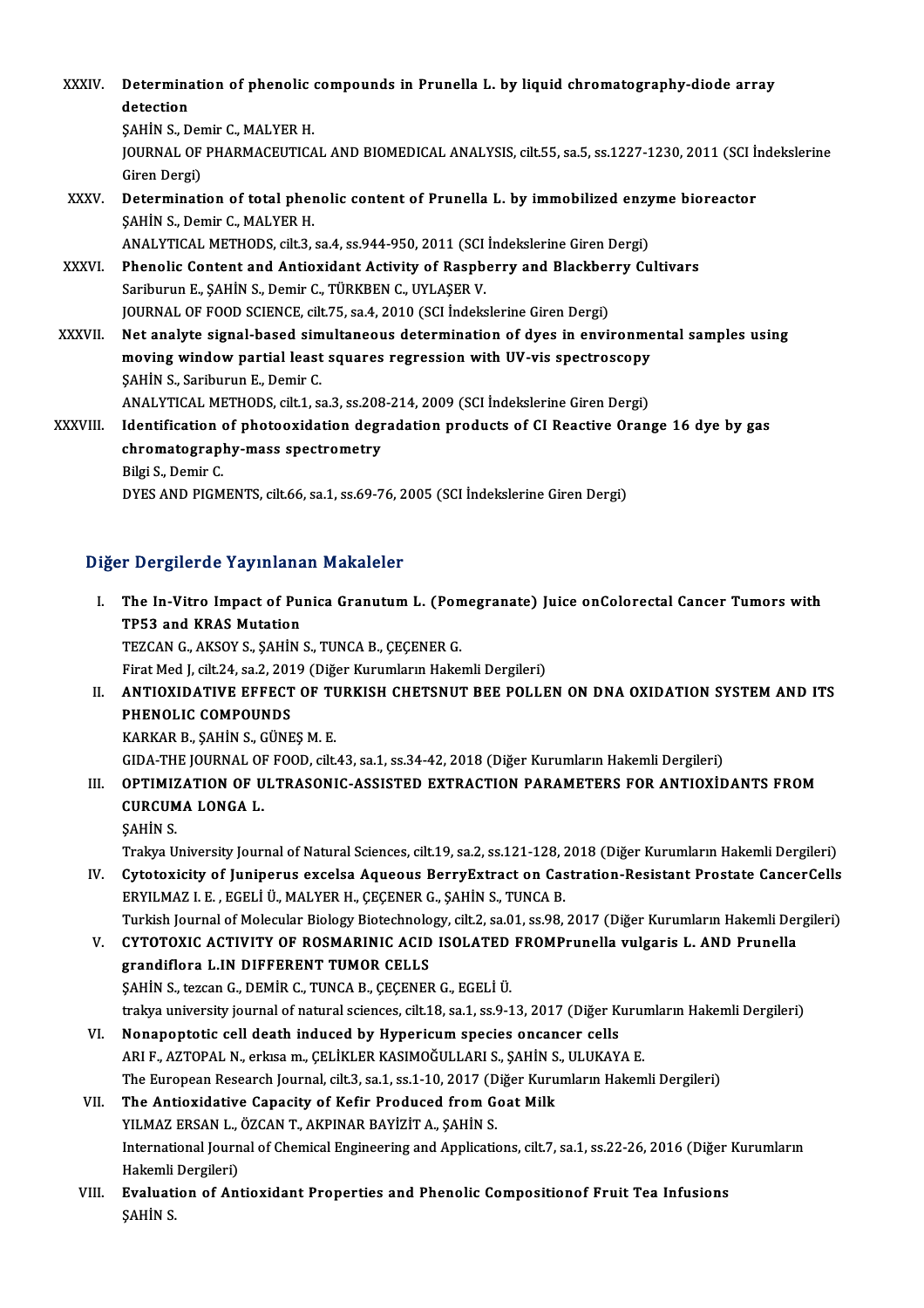Antioxidants, cilt.2, ss.206-215, 2013 (Diğer Kurumların Hakemli Dergileri)<br>Predistion of Total Phanolis Contant in Extrasta of Prunalla Sposia

Antioxidants, cilt.2, ss.206-215, 2013 (Diğer Kurumların Hakemli Dergileri)<br>IX. Prediction of Total Phenolic Content in Extracts of Prunella Species from HPLC Profiles by Antioxidants, cilt.2, ss.206-2<br>Prediction of Total Phen<br>Multivariate Calibration<br>SAHIN S. JSIVE, DEMIR C Prediction of Total Pher<br>Multivariate Calibration<br>ŞAHİN S., IŞIK E., DEMİR C.<br>ISBN Chromatography ce 1 Multivariate Calibration<br>ŞAHİN S., IŞIK E., DEMİR C.<br>ISRN Chromatography, ss.1-7, 2012 (Diğer Kurumların Hakemli Dergileri)

#### Kitap & Kitap Bölümleri

Itap & Kitap Bölümleri<br>I. Polen Bileşimi ve Antioksidan Kapasitesi<br>CÜNES M.E. SAHİN S Per Straup Botanics<br>Polen Bileşimi ve An<br>GÜNEŞ M. E., ŞAHİN S. GÜNEŞ M. E. , ŞAHİN S.<br>Arı Ürünleri ve Gıda Güvenliği-, Özlem Küplülü, Editör, Türkiye Klinikleri, Ankara, ss.30-35, 2020

## Hakemli Kongre / Sempozyum Bildiri Kitaplarında Yer Alan Yayınlar

akemli Kongre / Sempozyum Bildiri Kitaplarında Yer Alan Yayınlar<br>I. Antioxidant capacity, phenolic and vitamin E contents of goat milk kefir produced with commercial<br>Antioxidant capacity, phenolic and vitamin E contents of start Rongrey<br>Antioxidant cap<br>starter culture<br>VILMAZ ERSAN L Antioxidant capacity, phenolic and vitamin E contents<br>starter culture<br>YILMAZ ERSAN L., ÖZCAN T., AKPINAR BAYİZİT A., ŞAHİN S.<br>43rd Creatian Dairy Experts Sympesium vitb International

starter culture<br>YILMAZ ERSAN L., ÖZCAN T., AKPINAR BAYİZİT A., ŞAHİN S.<br>43rd Croatian Dairy Experts Symposium with International Participation, LOVRAN, Hırvatistan, 7 - 10 Kasım 2018,<br>ss.56-57 YILMAZ<br>43rd Cro<br>ss.56-57<br>Cytataxi 43rd Croatian Dairy Experts Symposium with International Participation, LOVRAN, Hırvatistan, 7 - 10 | ss.56-57<br>II. Cytotoxicity of Juniperus excelsa Aqueous Berry Extract on Castration-Resistant Prostate<br>CancerCalls

ss.56-57<br>Cytotoxicity<br>CancerCells<br>EPVU MAZ LI Cytotoxicity of Juniperus excelsa Aqueous Berry Extract on Ca<br>CancerCells<br>ERYILMAZ I. E. , EGELİ Ü., MALYER H., ÇEÇENER G., ŞAHİN S., TUNCA B.<br>VI. International Congress of Molecular Medicine, 22, .25 Mayıs 2017

CancerCells<br>ERYILMAZ I. E. , EGELİ Ü., MALYER H., ÇEÇENER G., ŞAHİN S., TUNCA B.

VI. International Congress of Molecular Medicine, 22 - 25 Mayıs 2017

- III. In Vitro Cytotoxic and Antitumoral Effects of Juniperus communis Leaf and Berry Extracts on<br>Castration-Resistant Prostate Cancer Cells In Vitro Cytotoxic and Antitumoral Effects of Juniperus commu<br>Castration-Resistant Prostate Cancer Cells<br>ERYILMAZ I. E. , EGELİ Ü., ÇEÇENER G., TUNCA B., ŞAHİN S., MALYER H.<br>15th International Congress of Histoshemistry an 15th International Congress of Histochemistry and Cytochemistry "From Molecules to Diseases", 18 - 21 Mayıs<br>2017 ERYIL<br>15th I<br>2017<br>Milre 15th International Congress of Histochemistry and Cytochemistry "From Molecules to Diseases", 18 - 21 Ma<br>2017<br>IV. Mikroalglerde Bulunan Karotenoidlerin Çok Değişkenli Kalibrasyon Teknikleri İle Belirlenmesi<br>SAHİN S
- 2017<br>Mikroal<sub>i</sub><br>ŞAHİN S.<br><sup>15. Huxo</sub></sup> Mikroalglerde Bulunan Karotenoidlerin Çok Değişkenli<br>ŞAHİN S.<br>15. Ulusal Spektroskopi Kongresi, Türkiye, 17 - 19 Mayıs 2017<br>Petermination of nhanelis semnevude in shestnut pelle

SAHIN S.<br>15. Ulusal Spektroskopi Kongresi, Türkiye, 17 - 19 Mayıs 2017<br>V. Determination of phenolic compounds in chestnut pollen and ıts antioxidant effect on DNA oxidation<br>system 15. Ulusa<br>Determi<br>system<br><sup>Karkar</sub> p</sup> Determination of phenolic compounds in<br>system<br>Karkar B., Dorken E. A. , ŞAHİN S., GÜNEŞ M. E.<br>Unternational congress en medical and arema system<br>Karkar B., Dorken E. A. , ŞAHİN S., GÜNEŞ M. E.<br>LInternational congress on medical and aromatic plants, 9 - 12 Mayıs 2017<br>Bespense Surface Methodology towards Ontimization of Ultraseun

Karkar B., Dorken E. A. , ŞAHİN S., GÜNEŞ M. E.<br>I.International congress on medical and aromatic plants, 9 - 12 Mayıs 2017<br>VI. Response Surface Methodology towards Optimization of Ultrasound AssistedExtraction of Lutein<br>fr **I.International congress on<br>Response Surface Methor<br>from Chlorella Vulgaris<br>Mobd Nasir N.T. B., SAHİN** Response Surface Method<br>from Chlorella Vulgaris<br>Mohd Nasir N. T. B. , ŞAHİN S.<br>4th International Conference from Chlorella Vulgaris<br>Mohd Nasir N. T. B. , ŞAHİN S.<br>4th International Conference on Researches in Science and Technology, 21 - 22 Temmuz 2016

- Mohd Nasir N. T. B., ŞAHİN S.<br>4th International Conference on Researches in Science and Technolog<br>VII. The Antioxidative Capacity of Kefir Produced from Goat Milk<br>VII. MAZERSAN L. ÖZCAN T. AKPINAR RAVIZIT A. SAHİN S. 4th International Conference on Researches in Science and T<br>The Antioxidative Capacity of Kefir Produced from G<br>YILMAZ ERSAN L., ÖZCAN T., AKPINAR BAYİZİT A., ŞAHİN S.<br>4th International Conference on Chemisel and Progess E 4th International Conference on Chemical and Process Engineering (ICCPE 2015, Madrid, İspanya, 15 - 16 Haziran<br>2015 YILMAZ ERSAN L., ÖZCAN T., AKPINAR BAYİZİT A., ŞAHİN S. 4th International Conference on Chemical and Process Engineering (ICCPE 2015, Madrid, İspanya, 15 - 16 Haziran<br>2015<br>VIII. Determination of Antimicrobial Antioxidant Capacity and Total Phenolic of Castanea Honey Collected<br>f
- 2015<br>Determination of Antimicrobial Ar<br>from Different Regions of Turkey<br>C<sup>ünre</sup> M.E. SAH<sup>in C. DEM<sup>in C.</sup> TOSI</sup> Determination of Antimicrobial Antioxidant Capacity<br>from Different Regions of Turkey<br>GÜNEŞ M. E. , ŞAHİN S., DEMİR C., TOSUNOĞLU A., ORMAN A.<br>EHTT 2015 Erem Hive Te Teble "International Congress on S

from Different Regions of Turkey<br>GÜNEŞ M. E. , ŞAHİN S., DEMİR C., TOSUNOĞLU A., ORMAN A.<br>FHTT 2015 From Hive To Table "International Congress on Safety and Authenticity of Bee Products, Türkiye, 21 -<br>22 Mayıs 2015 GÜNEŞ M. E. , Ş/<br>FHTT 2015 Fro<br>22 Mayıs 2015<br>Determination FHTT 2015 From Hive To Table "International Congress on Safety and Authenticity of Bee Products, Tür<br>22 Mayıs 2015<br>IX. Determination of antioxidant capacities of individual and combined phenolic compounds by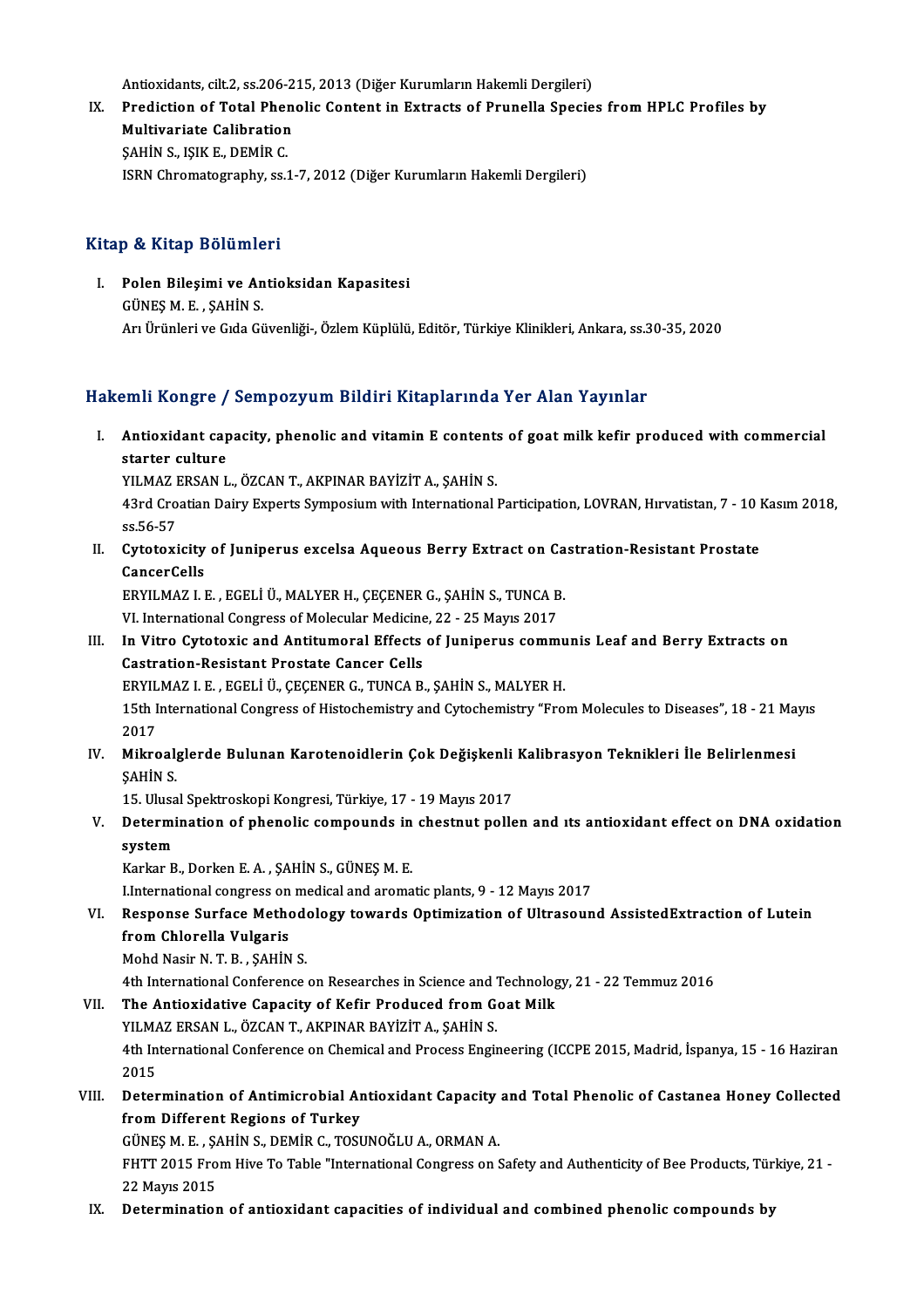CHROMAC and chromatographic methods<br>SAHIN S. DEMIR C **CHROMAC and ch**<br>ŞAHİN S., DEMİR C.<br>Pitteon 2015. Amer \$AHİN S., DEMİR C.<br>Pittcon 2015, Amerika Birleşik Devletleri, 8 - 12 Mart 2015 SAHIN S., DEMIR C.<br>Pittcon 2015, Amerika Birleşik Devletleri, 8 - 12 Mart 2015<br>X. Determination of phenolic compounds in honeys and their antioxidant capacities<br>SAHIN S. DEMIR C. CÜNES M. E. TOSUNOČLU A Pittcon 2015, Amerika Birleşik Devletleri, 8 - 12 M<br>Determination of phenolic compounds in ho<br>ŞAHİN S., DEMİR C., GÜNEŞ M. E. , TOSUNOĞLU A.<br>Pittcon 2015, Amerika Birleşik Devletleri, 8 - 12 M Determination of phenolic compounds in honeys and<br>SAHİN S., DEMİR C., GÜNEŞ M. E. , TOSUNOĞLU A.<br>Pittcon 2015, Amerika Birleşik Devletleri, 8 - 12 Mart 2015<br>Kanser Tedevisinde Kullanılabilesek Bitkisel Terenöj SAHİN S., DEMİR C., GÜNEŞ M. E. , TOSUNOĞLU A.<br>Pittcon 2015, Amerika Birleşik Devletleri, 8 - 12 Mart 2015<br>XI. Kanser Tedavisinde Kullanılabilecek Bitkisel Terapötik Adaylara Moleküler Yaklaşım TEZCANG.,ALEMDARA.,ERYILMAZ I.E. ,TUNCAB.,EGELİÜ.,ÇEÇENERG.,ŞAHİNS.,DEMİRC.,MALYERH. Kanser Tedavisinde Kullanılabilecek Bitkisel Terapötik Adaylara Moleküle<br>TEZCAN G., ALEMDAR A., ERYILMAZ I. E. , TUNCA B., EGELİ Ü., ÇEÇENER G., ŞAHİN S<br>Uludağ Üniversitesi IV. Bilgilendirme ve ARGE günleri, Türkiye, 11 - TEZCAN G., ALEMDAR A., ERYILMAZ I. E. , TUNCA B., EGELİ Ü., ÇEÇENER G., ŞAHİN S., DEMİR C., MALYER H.<br>Uludağ Üniversitesi IV. Bilgilendirme ve ARGE günleri, Türkiye, 11 - 13 Kasım 2014<br>XII. Ateş Dikeni Meyvesi İle Yapı Uludağ<br><mark>Ateş D</mark><br>Eldesi<br>sayin Ateş Dikeni Meyvesi İle Yapılaı<br>Eldesi<br>ŞAHİN S., AYBASTIER Ö., DEMİR C.<br>III Bilgilandirma va Ar ge Günleri Eldesi<br>ŞAHİN S., AYBASTIER Ö., DEMİR C.<br>UÜ Bilgilendirme ve Ar-ge Günleri, Türkiye, 12 - 14 Kasım 2014 SAHIN S., AYBASTIER Ö., DEMIR C.<br>UÜ Bilgilendirme ve Ar-ge Günleri, Türkiye, 12 - 14 Kasım 2014<br>XIII. The presence of cancer stem cells modulates the anti angiogenic effect of Ficus carica latex<br>TEZCAN C. TUNCA B. BEKAR A. UÜ Bilgilendirme ve Ar-ge Günleri, Türkiye, 12 - 14 Kasım 2014<br>The presence of cancer stem cells modulates the anti angiogenic effect of Ficus carica latex<br>TEZCAN G., TUNCA B., BEKAR A., TAŞKAPILIOĞLU M. Ö. , ÇEÇENER G., E The presence<br>TEZCAN G., TUN<br>BUDAK F., et al.<br>ASNO 2014, Tür TEZCAN G., TUNCA B., BEKAR A., TAŞKAI<br>BUDAK F., et al.<br>ASNO 2014, Türkiye, 11 - 14 Eylül 2014<br>Eanalik Madda İsaniklanına Göna Ba BUDAK F., et al.<br>ASNO 2014, Türkiye, 11 - 14 Eylül 2014<br>XIV. Fenolik Madde İçeriklerine Göre Balların Kemometrik Sınıflandırılması DEMİR C., ŞAHİN S. Fenolik Madde İçeriklerine Göre Balların Kemometril<br>DEMİR C., ŞAHİN S.<br>7.Ulusal Analitik Kimya Kongresi, Türkiye, 1 - 05 Eylül 2014<br>Kostana Ballarının Fanalik Madda İsariği ve Antioksi XV. Kestane Ballarının Fenolik Madde İçeriği ve Antioksidan Özelliklerinin Belirlenmesi<br>ŞAHİN S., DEMİR C., GÜNEŞ M. E., TOSUNOĞLU A. 7.Ulusal Analitik Kimya Kongresi, Türkiye, 1 - 05 I<br>Kestane Ballarının Fenolik Madde İçeriği ve<br>ŞAHİN S., DEMİR C., GÜNEŞ M. E. , TOSUNOĞLU A.<br>7 Husal Analitik Kimya Kongresi, Türkiye 1, 05 E Kestane Ballarının Fenolik Madde İçeriği ve Antioksi<br>ŞAHİN S., DEMİR C., GÜNEŞ M. E. , TOSUNOĞLU A.<br>7.Ulusal Analitik Kimya Kongresi, Türkiye, 1 - 05 Eylül 2014<br>Lasallia pustulata, Umbilisaria srustulasa, Umbilisari ŞAHİN S., DEMİR C., GÜNEŞ M. E. , TOSUNOĞLU A.<br>7.Ulusal Analitik Kimya Kongresi, Türkiye, 1 - 05 Eylül 2014<br>XVI. Lasallia pustulata, Umbilicaria crustulosa, Umbilicaria deusta'nın Antioksidan Kapasitesi<br>Oran S. Sabin S 7.Ulusal Analitik Kimya Kongresi,<br>Lasallia pustulata, Umbilicari<br>Oran S., Şahin S., Bardakçıoğlu Ç.<br>22. Ulusal Biyoloji Kongresi, Feki Lasallia pustulata, Umbilicaria crustulosa, Umbilicaria deusta'nın Ant<br>Oran S., Şahin S., Bardakçıoğlu Ç.<br>22. Ulusal Biyoloji Kongresi, Eskişehir, Türkiye, 23 - 27 Haziran 2014, ss.1462<br>Barmaliassasa Familyasına Ait Barı L Oran S., Şahin S., Bardakçıoğlu Ç.<br>22. Ulusal Biyoloji Kongresi, Eskişehir, Türkiye, 23 - 27 Haziran 2014, ss.1462<br>XVII. Parmeliaceae Familyasına Ait Bazı Liken Türlerinin Toplam Fenol ve Antioksidan Aktivite Değerleri 22. Ulusal Biyoloji Kongresi, Eskişehir, Türkiye, 23 - 27 Haziran 2014, ss.1462 22. Ulusal Biyoloji Kongresi, Eskişehir, Türkiye, 23 - 27 Haziran 2014, ss.371 Oran S., Şahin S., Öztürk Ş., Demir C., Bardakçıoğlu Ç.<br>22. Ulusal Biyoloji Kongresi, Eskişehir, Türkiye, 23 - 27 Haziran 2014, ss.371<br>XVIII. Olea europaea nın miR 153 ve miR 137 yoluyla GBM kök hücreleri üzerindeki te TEZCAN G., TUNCA B., BEKAR A., ÇEÇENER G., EGELİ Ü., TAŞKAPILIOĞLU M. Ö. , KOCAELİ H., ŞAHİN S., DEMİR C.,<br>MALYER H., et al. Olea europaea<br>TEZCAN G., TUNC<br>MALYER H., et al.<br>Türk Nörosinuni TEZCAN G., TUNCA B., BEKAR A., ÇEÇENER G., EGELİ Ü., TAŞKAPILIOĞLU M.<br>MALYER H., et al.<br>Türk Nöroşirurji Derneği 28. Bilimsel Kongresi, Türkiye, 4 - 08 Nisan 2014<br>CBM tedavisinde potensiyal terenêtik aday Fisus serise L. i MALYER H., et al.<br>Türk Nöroşirurji Derneği 28. Bilimsel Kongresi, Türkiye, 4 - 08 Nisan 2014<br>XIX. GBM tedavisinde potansiyel terapötik aday Ficus carica L incir sütü<br>TEZCAN C. TUNCA B. BEKAR A. CECENER C. ECELLÜ TASKARILIQ Türk Nöroşirurji Derneği 28. Bilimsel Kongresi, Türkiye, 4 - 08 Nisan 2014<br>GBM tedavisinde potansiyel terapötik aday Ficus carica L incir sütü<br>TEZCAN G., TUNCA B., BEKAR A., ÇEÇENER G., EGELİ Ü., TAŞKAPILIOĞLU M. Ö. , KOCA **GBM teday<br>TEZCAN G.,<br>MALYER H.<br>Türk Näros** TEZCAN G., TUNCA B., BEKAR A., ÇEÇENER G., EGELİ Ü., TAŞKAPILIOĞLU M.<br>MALYER H.<br>Türk Nöroşirurji Derneği 28. Bilimsel Kongresi, Türkiye, 4 - 08 Nisan 2014<br>Mauye Caylarının Fenalik Bilesikleri ve Antioksidan Özelliklerinin MALYER H.<br>Türk Nöroşirurji Derneği 28. Bilimsel Kongresi, Türkiye, 4 - 08 Nisan 2014<br>XX. Meyve Çaylarının Fenolik Bileşikleri ve Antioksidan Özelliklerinin İncelenmesi<br>SAHİN S. DEMİP C Türk Nöroşirurji De<br><mark>Meyve Çaylarının</mark><br>ŞAHİN S., DEMİR C.<br>2 Hudağ Üniversite Meyve Çaylarının Fenolik Bileşikleri ve Antioksidan Özelliklerinin İnceler<br>ŞAHİN S., DEMİR C.<br>2.Uludağ Üniversitesi Bilgilendirme ve Ar-Ge Günleri, Türkiye, 13 - 15 Kasım 2012<br>Zeytin Yanrağında Bulunan Antioksidan Hazine K ŞAHİN S., DEMİR C.<br>2.Uludağ Üniversitesi Bilgilendirme ve Ar-Ge Günleri, Türkiye, 13 - 15 Kasım 2<br>XXI. Zeytin Yaprağında Bulunan Antioksidan Hazine Kaynağı Oleuropein<br>III HAD A. SAHİN S. DEMİR C 2.Uludağ Üniversitesi Bilgilend<br>Zeytin Yaprağında Bulunar<br>ULUAD A., ŞAHİN S., DEMİR C.<br><sup>ULI</sup> Bilgilendirme ve Ar Ge Cün Zeytin Yaprağında Bulunan Antioksidan Hazine Kaynağı<br>ULUAD A., ŞAHİN S., DEMİR C.<br>UÜ Bilgilendirme ve Ar-ge Günleri, Türkiye, 12 - 14 Kasım 2013<br>Biyooktif Özellikli Hanik Asitin Bamalina ve Hanes sinalal ULUAD A., ŞAHİN S., DEMİR C.<br>UÜ Bilgilendirme ve Ar-ge Günleri, Türkiye, 12 - 14 Kasım 2013<br>XXII. Biyoaktif Özellikli Usnik Asitin Ramalina ve Usnea cinslerinde HPLC yöntemi ile belirlenmesi<br>Oran S. Sabin S. Öztürk S. Dami UÜ Bilgilendirme ve Ar-ge Günleri, Türkiye, 12 - 14 Kasım 2013<br>Biyoaktif Özellikli Usnik Asitin Ramalina ve Usnea cinslerinde HPLC yöntemi ile belii<br>Oran S., Şahin S., Öztürk Ş., Demir C.<br>Uludağ Üniversitesi, Bilgilendirme Biyoaktif Özellikli Usnik Asitin Ramalina ve Usnea cinslerinde HPLC yöntemi ile belir<br>Oran S., Şahin S., Öztürk Ş., Demir C.<br>Uludağ Üniversitesi, Bilgilendirme ve ARGE Günleri, Bursa, Türkiye, 12 - 14 Kasım 2013, ss.179<br>Bu Oran S., Şahin S., Öztürk Ş., Demir C.<br>Uludağ Üniversitesi, Bilgilendirme ve ARGE Günleri, Bursa, Türkiye, 12 - 14 Kasım 2013, ss.1<br>XXIII. Bursa ve Çevresinden Toplanan Balların Antioksidan Özelliklerinin Araştırılması ŞAHİN S., GÜNEŞ M. E. , DEMİR C., ÖRNEK B.<br>UÜ Bilgilendirme ve Ar-ge Günleri, Türkiye, 12 - 14 Kasım 2013 Bursa ve Çevresinden Toplanan Balların Antioksidan Öze<br>ŞAHİN S., GÜNEŞ M. E. , DEMİR C., ÖRNEK B.<br>UÜ Bilgilendirme ve Ar-ge Günleri, Türkiye, 12 - 14 Kasım 2013<br>Besperse Surfase Ontimired Ultrasenia Extrestion of An \$AHİN S., GÜNE\$ M. E. , DEMİR C., ÖRNEK B.<br>UÜ Bilgilendirme ve Ar-ge Günleri, Türkiye, 12 - 14 Kasım 2013<br>XXIV. Response Surface Optimized Ultrasonic Extraction of Antioxidant Compounds from Pyracantha<br>2003ines UÜ Bilgile<br>Respons<br>coccinea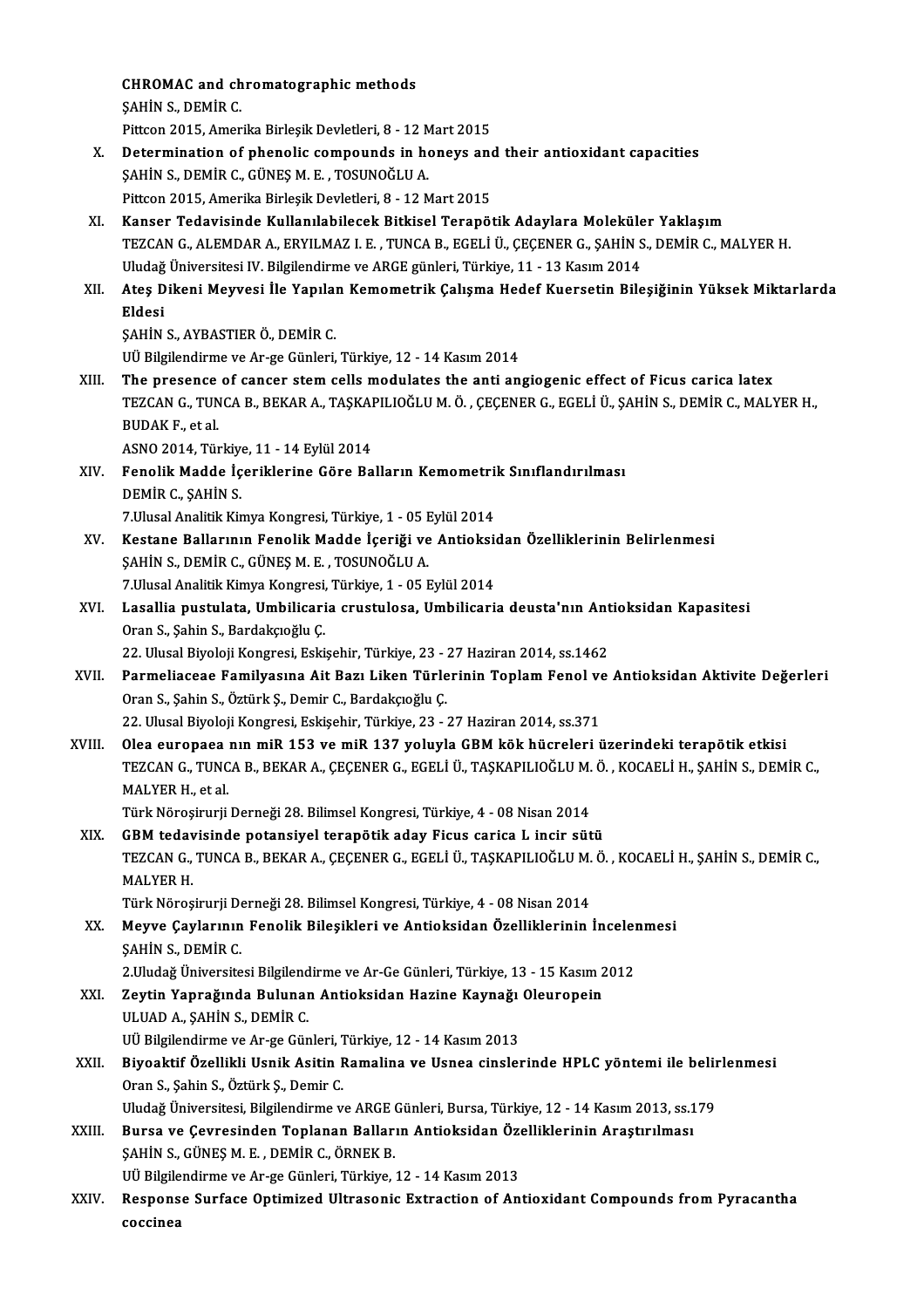ŞAHİNS.,AYBASTIERÖ.,DEMİRC.

6th Black Sea Basin Conference on Analytical Chemistry, Türkiye, 10 - 14 Eylül 2013

- SAHIN S., AYBASTIER Ö., DEMIR C.<br>6th Black Sea Basin Conference on Analytical Chemistry, Türkiye, 10 14 Eylül 2013<br>XXV. Determination of Antioxidant Capacities of Individual and Combined Phenolics by CHROMAC Method<br>R 6th Black Sea Basin Confer<br>Determination of Antio:<br>DEMİR C., IŞIK E., ŞAHİN S.<br>Eth Plack See Besin Confer
- Determination of Antioxidant Capacities of Individual and Combined Pheno<br>DEMİR C., IŞIK E., ŞAHİN S.<br>6th Black Sea Basin Conference on Analytical Chemistry, Türkiye, 10 14 Eylül 2013<br>Pamalina Cinsine Ait Antimikrobiyal Ö DEMİR C., IŞIK E., ŞAHİN S.<br>6th Black Sea Basin Conference on Analytical Chemistry, Türkiye, 10 - 14 Eylül 2013<br>XXVI. Ramalina Cinsine Ait Antimikrobiyal Özellik Gösteren Üç Liken Türünün Kromatografik Analizi 6th Black Sea Basin Conference on Analytical Chemistry, Türkiye, 10 - 14 Eylül 2013<br>Ramalina Cinsine Ait Antimikrobiyal Özellik Gösteren Üç Liken Türünün Kr<br>Şahin S., Oran S., Şahintürk P., Demir C., Öztürk Ş.<br>Kromatografi Ramalina Cinsine Ait Antimikrobiyal Özellik Gösteren Üç Liken Tür<br>Şahin S., Oran S., Şahintürk P., Demir C., Öztürk Ş.<br>Kromatografi 2013 Kongresi, Bursa, Türkiye, 19 - 22 Haziran 2013, ss.132<br>Burasantha sassinaa Atas Dikan Şahin S., Oran S., Şahintürk P., Demir C., Öztürk Ş.<br>Kromatografi 2013 Kongresi, Bursa, Türkiye, 19 - 22 Haziran 2013, ss.132<br>XXVII. Pyracantha coccinea Ateş Dikeni Meyvesinden Kuersetin Ekstraksiyon Parametrelerinin K Kromatografi 201<br><mark>Pyracantha coc</mark><br>Optimizasyonu<br>AVRASTIER Ö. SA Pyracantha coccinea Ateş Dike<br>Optimizasyonu<br>AYBASTIER Ö., ŞAHİN S., DEMİR C.<br>Kromatagrafi 2012 Kongresi, Türk Optimizasyonu<br>AYBASTIER Ö., ŞAHİN S., DEMİR C.<br>Kromatografi 2013 Kongresi, Türkiye, 19 - 22 Haziran 2013 XXVIII. Vitis vinifera seed extract modulates temozolomide sensitivity in human glioblastoma cells via apoptosis related miRNA alterations Vitis vinifera seed extract modulates temozolomide sensitivity in human glioblastoma cells via<br>apoptosis related miRNA alterations<br>TEZCAN G., TUNCA B., EGELİ Ü., ÇEÇENER G., ŞAHİN S., BUDAK F., BEKAR A., DEMİR C., AK S., M apoptosis related miRNA alterations<br>TEZCAN G., TUNCA B., EGELİ Ü., ÇEÇENER G., ŞAHİN S., BUDAK F., BEKAR A., DEMİR C., AK S., M<br>European Human Genetics Conference 2013, Amerika Birleşik Devletleri, 8 - 11 Haziran 2013<br>Peta TEZCAN G., TUNCA B., EGELİ Ü., ÇEÇENER G., ŞAHİN S.,<br>European Human Genetics Conference 2013, Amerika<br>XXIX. Potansiyel Antioksidan Kaynağı Olarak Likenler<br>Oran S. Sobin S. Örtürk S. Domin C. European Human Genetics Conference 2013, Amerika Birleşik Devletleri, 8 - 11 Haziran 2013<br>Potansiyel Antioksidan Kaynağı Olarak Likenler<br>Oran S., Sahin S., Öztürk S., Demir C. Uludağ Üniversitesi II. Bilgilendirme ve Ar-Ge Günleri, Bursa, Türkiye, 13 - 15 Kasım 2012, ss.229 Oran S., Şahin S., Öztürk Ş., Demir C.<br>Uludağ Üniversitesi II. Bilgilendirme ve Ar-Ge Günleri, Bursa, Türkiye, 13 - 15 Kasım 2012, ss.229<br>XXX. Kırmızı Renkli Meyve Çaylarından Elde Edilen İnfüzyonların Antioksidan Özel Uludağ Üniversitesi II.<br>Kırmızı Renkli Meyv<br>Olarak İncelenmesi<br>SAHİN S. DEMİP C Kırmızı Renkli Me<br>Olarak İncelenme<br>ŞAHİN S., DEMİR C.<br>Illudağ Üniversitesi Olarak İncelenmesi<br>ŞAHİN S., DEMİR C.<br>Uludağ Üniversitesi II. Bilgilendirme ve Ar-Ge Günleri, 13-15 Kasım 2012, Türkiye, 13 - 15 Kasım 2012<br>Gilekli Yoğunttan Antioksidan Madde Ekstreksiyeny Paramatrolerinin Kememetrik Onti ŞAHİN S., DEMİR C.<br>Uludağ Üniversitesi II. Bilgilendirme ve Ar-Ge Günleri, 13-15 Kasım 2012, Türkiye, 13 - 15 Kasım 2012<br>XXXI. Çilekli Yoğurttan Antioksidan Madde Ekstraksiyonu Parametrelerinin Kemometrik Optimizasyonu Uludağ Üniversitesi II. Bilgilendirm<br>Çilekli Yoğurttan Antioksidan I<br>AYBASTIER Ö., ŞAHİN S., DEMİR C.<br>Uludağ Üniversitesi Bilgilendirme ı Çilekli Yoğurttan Antioksidan Madde Ekstraksiyonu Parametrelerinin Ko<br>AYBASTIER Ö., ŞAHİN S., DEMİR C.<br>Uludağ Üniversitesi Bilgilendirme ve AR-GE Günleri, Türkiye, 13 - 15 Kasım 2012<br>Yahani Eriğin Antioksidan Özelliğinin A AYBASTIER Ö., ŞAHİN S., DEMİR C.<br>Uludağ Üniversitesi Bilgilendirme ve AR-GE Günleri, Türki<br>XXXII. Yabani Eriğin Antioksidan Özelliğinin Araştırılması<br>ISIK E. SAHİN S. DEMİR C. MALYER H Uludağ Üniversitesi Bilgilendirme ve AF<br>**Yabani Eriğin Antioksidan Özelliği**n<br>IŞIK E., ŞAHİN S., DEMİR C., MALYER H.<br>Illudağ Üniversitesi II. Bilgilendirme ve Yabani Eriğin Antioksidan Özelliğinin Araştırılması<br>IŞIK E., ŞAHİN S., DEMİR C., MALYER H.<br>Uludağ Üniversitesi II. Bilgilendirme ve Ar-Ge Günleri, 13-15 Kasım 2012, Türkiye, 13 - 15 Kasım 2012<br>Analysis of Elayanaida by Lia IŞIK E., ŞAHİN S., DEMİR C., MALYER H.<br>Uludağ Üniversitesi II. Bilgilendirme ve Ar-Ge Günleri, 13-15 Kasım 2012, Türkiye, 13 - 15 Kasım 2012<br>XXXIII. Analysis of Flavonoids by Liquid Chromatography Mass Spectrometry in Uludağ Üniversitesi<br>Analysis of Flavo<br>ŞAHİN S., DEMİR C.<br><sup>9th Agggan Analyti</sub></sup> Analysis of Flavonoids by Liquid Chromatography Mass Sp<br>SAHİN S., DEMİR C.<br>8th Aegean Analytical Chemistry Days, Türkiye, 16 - 20 Eylül 2012<br>The Asidis Hydnolysis of Some Hydnowysinnemis Asid Denit SAHIN S., DEMIR C.<br>8th Aegean Analytical Chemistry Days, Türkiye, 16 - 20 Eylül 2012<br>XXXIV. The Acidic Hydrolysis of Some Hydroxycinnamic Acid Derivatives 8th Aegean Analytical Cher<br>The Acidic Hydrolysis o<br>IŞIK E., ŞAHİN S., DEMİR C.<br><sup>9th Aggean Analytical Cher</sup> The Acidic Hydrolysis of Some Hydroxycinnamic Acid Deriv<br>IŞIK E., ŞAHİN S., DEMİR C.<br>8th Aegean Analytical Chemistry Days, Türkiye, 16 - 20 Eylül 2012<br>The Effect of Extraction Methods on the Phanalis Content s IŞIK E., ŞAHİN S., DEMİR C.<br>8th Aegean Analytical Chemistry Days, Türkiye, 16 - 20 Eylül 2012<br>XXXV. The Effect of Extraction Methods on the Phenolic Content and Antioxidant Capacity of Prunus L<br>Grown in Bursa Turkey 8th Aegean Analytical Chemistry Days, Türkiye, 16 - 20 Eylül 2012 IŞIKE.,ŞAHİNS.,DEMİRC. Grown in Bursa Turkey<br>IŞIK E., ŞAHİN S., DEMİR C.<br>8th Aegean Analytical Chemistry Days, Türkiye, 16 - 20 Eylül 2012<br>Illtresenis Assisted Extraction of Antioxidant Compounds f

XXXVI. Ultrasonic Assisted Extraction of Antioxidant Compounds from Lichens and their Antioxidant<br>Properties 8th Aegean<br>Ultrasonic<br>Properties<br>Sobin S. Ora ŞahinS.,OranS.,Demir C.,ÖztürkŞ. Properties<br>Şahin S., Oran S., Demir C., Öztürk Ş.<br>8th Aegean Analytical Chemistry Days, İzmir, Türkiye, 16 - 20 Eylül 2012, ss.117<br>The Asidie Hydrolysis Meshanism of Phanelis Compounds

Sahin S., Oran S., Demir C., Öztürk Ş.<br>8th Aegean Analytical Chemistry Days, İzmir, Türkiye, 16 - 20 Eylü<br>XXXVII. The Acidic Hydrolysis Mechanism of Phenolic Compounds<br>REMIR G. SAHIN S. ISIK E 8th Aegean Analytical Cher<br>The Acidic Hydrolysis M<br>DEMİR C., ŞAHİN S., IŞIK E.<br>8th Asgean Analytical Cher The Acidic Hydrolysis Mechanism of Phenolic Compounds<br>DEMİR C., ŞAHİN S., IŞIK E.<br>8th Aegean Analytical Chemistry Days, Türkiye, 16 - 20 Eylül 2012

- DEMİR C., ŞAHİN S., IŞIK E.<br>8th Aegean Analytical Chemistry Days, Türkiye, 16 20 Eylül 2012<br>XXXVIII. Meyveli İçeceklerin Antioksidan Özelliklerinin İncelenmesi 8th Aegean Analytical Chemistry Days, Türkiye,<br>Meyveli İçeceklerin Antioksidan Özellikler<br>KOYUTÜRK E. İ. , DOĞAN E., ŞAHİN S., DEMİR C.<br><sup>2 Husel Kimua Öğrangi Kangnesi</sup> Türkiye 12 Meyveli İçeceklerin Antioksidan Özelliklerinin İnceleni<br>KOYUTÜRK E. İ. , DOĞAN E., ŞAHİN S., DEMİR C.<br>3.Ulusal Kimya Öğrenci Kongresi, Türkiye, 13 - 15 Eylül 2012<br>Petermination Of Phanalis Comnounda in Hunarisum I KOYUTÜRK E. İ. , DOĞAN E., ŞAHİN S., DEMİR C.<br>3.Ulusal Kimya Öğrenci Kongresi, Türkiye, 13 - 15 Eylül 2012<br>XXXIX. Determination Of Phenolic Compounds in Hypericum Perforatum L and Isolation by Column
- Chromatography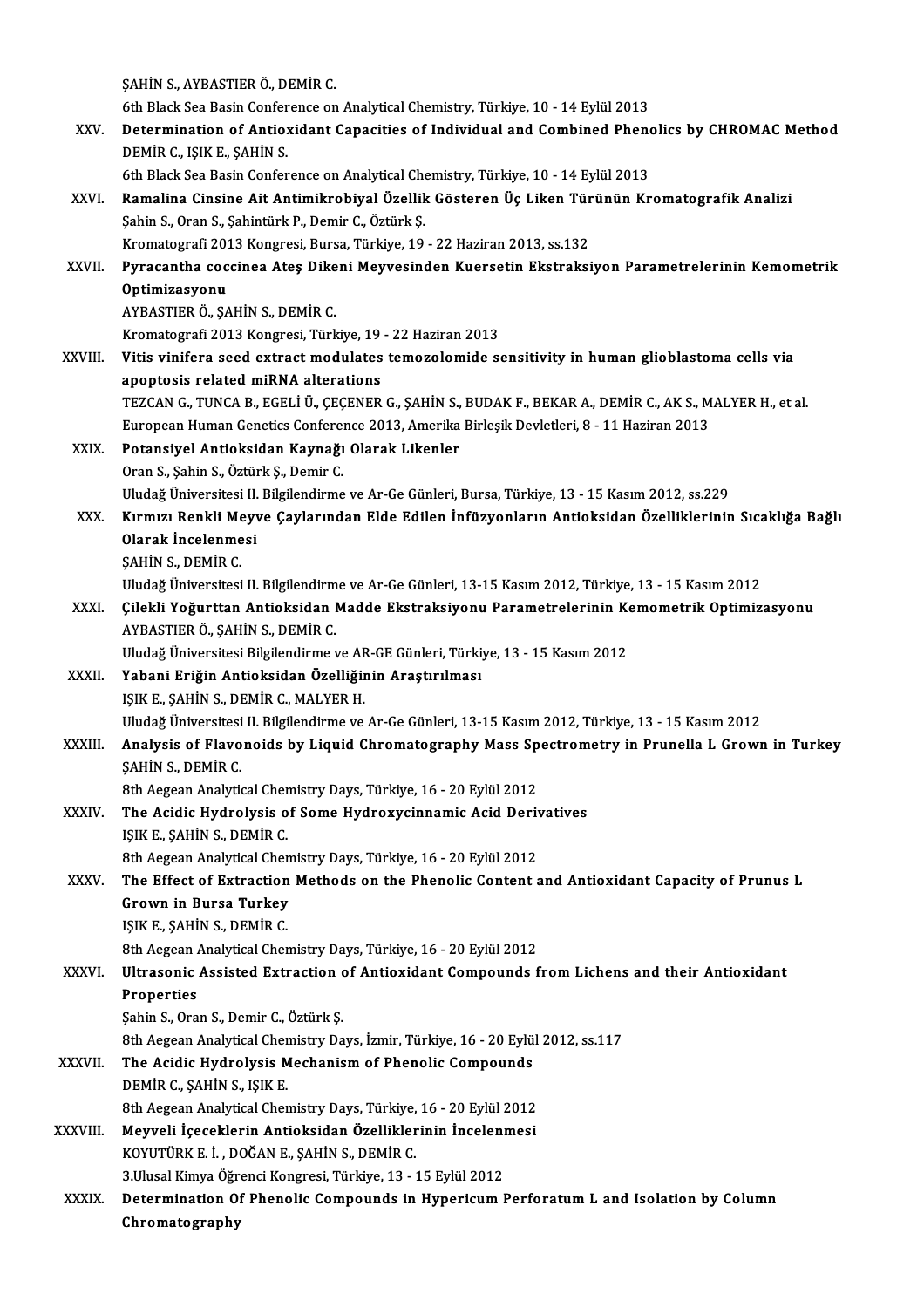AYBASTIERÖ.,ŞAHİNS.,DEMİRC. 3rd PAK-TURK Conference on Chemical Sciences, Türkiye, 13 - 15 Eylül 2012 AYBASTIER Ö., ŞAHİN S., DEMİR C.<br>3rd PAK-TURK Conference on Chemical Sciences, Türkiye, 13 - 15 Eylül 2012<br>XL. Determination of Phenolic Compounds in Laurus Nobilis L with Different Extraction and Hydrolysis<br>Methods 3rd PAK-T<br>Determin<br>Methods<br>ISIV E-SA Determination of Pheno<br>Methods<br>IŞIK E., ŞAHİN S., DEMİR C.<br><sup>2rd PAK TUBK</sup> Conference Methods<br>1ŞIK E., ŞAHİN S., DEMİR C.<br>3rd PAK-TURK Conference on Chemical Sciences, Türkiye, 13 - 15 Eylül 2012 IŞIK E., ŞAHİN S., DEMİR C.<br>3rd PAK-TURK Conference on Chemical Sciences, Türkiye, 13 - 15 Eylül 2012<br>XLI. CHROMAC Yöntemiyle Doğal Ürünlerde Antioksidan Kapasite Tayini<br>DEMİR C. ISIK E. SAHİN S 3rd PAK-TURK Conference<br>CHROMAC Yöntemiyle D<br>DEMİR C., IŞIK E., ŞAHİN S.<br>VI Ulucal Analitik Kimua Ke CHROMAC Yöntemiyle Doğal Ürünlerde Antioksidan Ka<br>DEMİR C., IŞIK E., ŞAHİN S.<br>VI. Ulusal Analitik Kimya Kongresi, Türkiye, 3 - 07 Eylül 2012<br>Meuve Sularının Fenalik Madda İseriklerinin Cak Deği DEMİR C., IŞIK E., ŞAHİN S.<br>VI. Ulusal Analitik Kimya Kongresi, Türkiye, 3 - 07 Eylül 2012<br>XLII. Meyve Sularının Fenolik Madde İçeriklerinin Çok Değişkenli Kalibrasyon Teknikleri ile Belirlenmesi<br>SAHİN S. ISIK E. DEMİR VI. Ulusal Analitik Kimya Ko<br><mark>Meyve Sularının Fenolik</mark><br>ŞAHİN S., IŞIK E., DEMİR C.<br>VI. Ulusal Analitik Kimya Ko Meyve Sularının Fenolik Madde İçeriklerinin Çok Deği:<br>ŞAHİN S., IŞIK E., DEMİR C.<br>VI. Ulusal Analitik Kimya Kongresi, Türkiye, 3 - 07 Eylül 2012<br>Böğürtlen Yanrağından Antioksidan Maddelerin Illtras SAHİN S., IŞIK E., DEMİR C.<br>VI. Ulusal Analitik Kimya Kongresi, Türkiye, 3 - 07 Eylül 2012<br>XLIII. Böğürtlen Yaprağından Antioksidan Maddelerin Ultrasonik Ekstraksiyon Parametrelerinin Kemometrik Optimizasyonu AYBASTIERÖ., IŞIKE.,ŞAHİNS.,DEMİRC. VI.UlusalAnalitikKimyaKongresi,Türkiye,3 -07Eylül2012 AYBASTIER Ö., IŞIK E., ŞAHİN S., DEMİR C.<br>VI. Ulusal Analitik Kimya Kongresi, Türkiye, 3 - 07 Eylül 2012<br>XLIV. Bazı Meyve Çaylarının Fenolik Bileşikleri ve Antioksidan Aktivitelerinin İnfüzyon Süresi ve Sıcaklığa VI. Ulusal Analitik Kimya Kor<br>Bazı Meyve Çaylarının Fe<br>Bağlı Olarak İncelenmesi<br>ÖZKAYNAKS, BAYRAM Z. S Bazı Meyve Çaylarının Fenolik Bileşikleri<br>Bağlı Olarak İncelenmesi<br>ÖZKAYNAK S., BAYRAM Z., ŞAHİN S., DEMİR C.<br>VI Ulusal Analitlı Vimua Kangussi Türkiye 2 Bağlı Olarak İncelenmesi<br>ÖZKAYNAK S., BAYRAM Z., ŞAHİN S., DEMİR C.<br>VI. Ulusal Analitik Kimya Kongresi, Türkiye, 3 - 07 Eylül 2012<br>Barı Dalaı ve Yannakaı Likan Türlərində Tanlam Fanalı ÖZKAYNAK S., BAYRAM Z., ŞAHİN S., DEMİR C.<br>VI. Ulusal Analitik Kimya Kongresi, Türkiye, 3 - 07 Eylül 2012<br>XLV. Bazı Dalsı ve Yapraksı Liken Türlerinde Toplam Fenol ve Antioksidan Kapasite Tayini<br>Oran S., Şahin S., Öztürk Ş VI. Ulusal Analitik Kimya Kongresi, 1<br>Bazı Dalsı ve Yapraksı Liken Tü<br>Oran S., Şahin S., Öztürk Ş., Demir C.<br>21 Ulusal Biyoloji Kongresi, İzmir T Bazı Dalsı ve Yapraksı Liken Türlerinde Toplam Fenol ve Aı<br>Oran S., Şahin S., Öztürk Ş., Demir C.<br>21. Ulusal Biyoloji Kongresi, İzmir, Türkiye, 3 - 07 Eylül 2012, ss.98<br>Gilekli Yeğurttan Antieksidan Madde Ekstreksiyenu Ber Oran S., Şahin S., Öztürk Ş., Demir C.<br>21. Ulusal Biyoloji Kongresi, İzmir, Türkiye, 3 - 07 Eylül 2012, ss.98<br>XLVI. Çilekli Yoğurttan Antioksidan Madde Ekstraksiyonu Parametrelerinin Merkezi Kompozit Dizayn İle<br>Optimiz 21. Ulusal Biyoloj<br>Çilekli Yoğurtta<br>Optimizasyonu<br>PAVPAM 7. Ö7K/ Çilekli Yoğurttan Antioksidan Madde Ekstraksiyonu Pa<br>Optimizasyonu<br>BAYRAM Z., ÖZKAYNAK S., AYBASTIER Ö., ŞAHİN S., DEMİR C.<br>VI Hlusal Analitik Kimya Kongresi Türkiya 2., 97 Evlül 2012. Optimizasyonu<br>BAYRAM Z., ÖZKAYNAK S., AYBASTIER Ö., ŞAHİN S., DEMİR C.<br>VI. Ulusal Analitik Kimya Kongresi, Türkiye, 3 - 07 Eylül 2012 BAYRAM Z., ÖZKAYNAK S., AYBASTIER Ö., ŞAHİN S., DEMİR C.<br>VI. Ulusal Analitik Kimya Kongresi, Türkiye, 3 - 07 Eylül 2012<br>XLVII. Kırmızı Renkli Meyvelerden Elde Edilen Çayların Antioksidan Özelliklerin Araştırılması<br>RAYR BAYRAM Z., ÖZKAYNAK S., ŞAHİN S., DEMİR C. Kırmızı Renkli Meyvelerden Elde Edilen Çayların Antio<br>BAYRAM Z., ÖZKAYNAK S., ŞAHİN S., DEMİR C.<br>VI. Ulusal Analitik Kimya Kongresi, Türkiye, 3 - 07 Eylül 2012<br>Likanlarda Tanlam Fanal ve Antioksidan Aktivita Taviı XLVIII. Likenlerde Toplam Fenol ve Antioksidan Aktivite Tayinleri<br>Oran S., Şahin S., Öztürk Ş., Demir C. VI. Ulusal Analitik Kimya Kongresi, Türkiye, 3 - 07 Eylül 2012 Uludağ Üniversitesi Bilgilendirme ve Ar-Ge Günleri, Bursa, Türkiye, 15 - 16 Kasım 2011, ss.98 Oran S., Şahin S., Öztürk Ş., Demir C.<br>Uludağ Üniversitesi Bilgilendirme ve Ar-Ge Günleri, Bursa, Türkiye, 15 - 16 Kasım 2<br>XLIX. Endüstriyel Üretim Proses Parametrelerinin Kemometrik Optimizasyonu<br>SAHİN S. AVRASTIER Ö. ISI ŞAHİN S., AYBASTIER Ö., IŞIK E., DEMİR C.<br>1.Uludağ Üniversitesi Bilgilendirme ve AR-GE Günleri, Türkiye, 15 - 16 Kasım 2011 Endüstriyel Üretim Proses Parametrelerinin Kemometrik Optimizasyonu<br>ŞAHİN S., AYBASTIER Ö., IŞIK E., DEMİR C.<br>1.Uludağ Üniversitesi Bilgilendirme ve AR-GE Günleri, Türkiye, 15 - 16 Kasım 2011<br>Tıbbi ve Aramatik Bitkilara Ki L. Tıbbi ve Aromatik Bitkilere Kimyasal Bir Bakış ŞAHİN S., AYBASTIER Ö., IŞIK E., DEMİR C. Tıbbi ve Aromatik Bitkilere Kimyasal Bir Bakış<br>ŞAHİN S., AYBASTIER Ö., IŞIK E., DEMİR C.<br>1.Uludağ Üniversitesi Bilgilendirme ve AR-GE Günleri, Türkiye, 15 - 16 Kasım 2011<br>Denmus Muhafaza Süresinin Antiaksidan Maddeler Üzer ŞAHİN S., AYBASTIER Ö., IŞIK E., DEMİR C.<br>1.Uludağ Üniversitesi Bilgilendirme ve AR-GE Günleri, Türkiye, 15 - 16 Kası:<br>LI. Donmuş Muhafaza Süresinin Antioksidan Maddeler Üzerine Etkisi<br>1511: E. SAHİN S. DEMİR C LI. Donmuş Muhafaza Süresinin Antioksidan Maddeler Üzerine Etkisi<br>IŞIK E., ŞAHİN S., DEMİR C. Donmuş Muhafaza Süresinin Antioksidan Maddeler Üzerine Etkisi<br>IŞIK E., ŞAHİN S., DEMİR C.<br>Uludağ Üniversitesi Bilgilendirme ve Ar-Ge Günleri, 15-16 Kasım 2011, Türkiye, 15 - 16 Kasım 2011<br>Bespense Surfase Ontimized Illtres IŞIK E., ŞAHİN S., DEMİR C.<br>Uludağ Üniversitesi Bilgilendirme ve Ar-Ge Günleri, 15-16 Kasım 2011, Türkiye, 15 - 16 Kasım 2011<br>LII. Response Surface Optimized Ultrasonic Assisted Extraction of Phenolic Compounds from Ar Uludağ Üniversitesi Bilgilendirme ve Ar-Ge<br>Response Surface Optimized Ultrasor<br>ŞAHİN S., AYBASTIER Ö., IŞIK E., DEMİR C.<br>1st International Conference on New Trer Response Surface Optimized Ultrasonic Assisted Extraction of Phenolic Compounds from Arter<br>SAHİN S., AYBASTIER Ö., IŞIK E., DEMİR C.<br>1st International Conference on New Trends in Chemometrics and Applications, Türkiye, 8 -SAHIN S., AYBASTIER Ö., IŞIK E., DEMIR C.<br>1st International Conference on New Trends in Chemometrics and Applications, Türkiye, 8 - 11 Ekim 2011<br>1. Response Surface Optimized Ultrasonic Assisted Extraction of Quercetin fro  $\frac{1}{R}$ <br>L<br> $\frac{1}{A}$ Response Surface Optimized U<br>L<br>AYBASTIER Ö., ŞAHİN S., DEMİR C.<br>1st International Conference on N. L<br>AYBASTIER Ö., ŞAHİN S., DEMİR C.<br>1st International Conference on New Trends in Chemometrics and Applications, Türkiye, 8 - 11 Ekim 2011 AYBASTIER Ö., ȘAHİN S., DEMİR C.<br>1st International Conference on New Trends in Chemometrics and Applications, T<br>LIV. Fenolik Maddelerin Ekstraksiyonu ve Antioksidan Aktivitelerinin Tayini<br>AVRASTIER Ö. SAHİN S. DEMİR C.

1st International Conference on N<br>Fenolik Maddelerin Ekstraksiy<br>AYBASTIER Ö., ŞAHİN S., DEMİR C.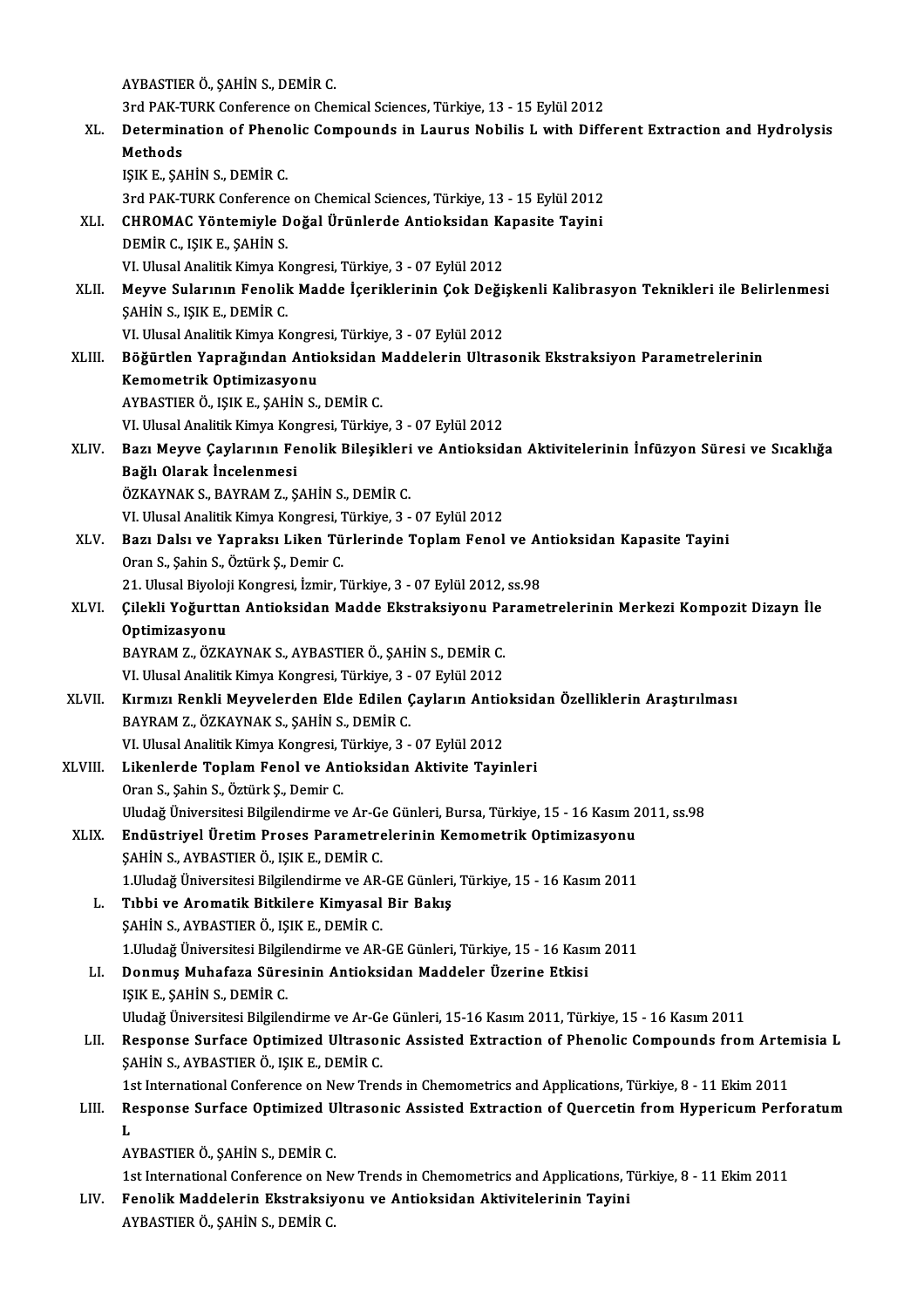|        | II. Ulusal Kimya Öğrenci Kongresi, Türkiye, 14 - 17 Haziran 2011                                     |
|--------|------------------------------------------------------------------------------------------------------|
| LV.    | Kromatografik Veriler Kullanılarak Kemometrik Yöntemler ile Antioksidan Aktivite Tayini              |
|        | DEMİR C., ŞAHİN S., ESRA S., AYBASTIER Ö.                                                            |
|        | V. Ulusal Analitik Kimya Kongresi, Türkiye, 21 - 25 Haziran 2010                                     |
| LVI.   | Kitosan Kürelere HRP Enzimi İmmobilizasyonu ile Bitki Örneklerinde Enzimatik Toplam Fenol Tayini     |
|        | AYBASTIER Ö., ŞAHİN S., ESRA S., DEMİR C.                                                            |
|        | V. Ulusal Analitik Kimya Kongresi, Türkiye, 21 - 25 Haziran 2010                                     |
| LVII.  | Çok Değişkenli Kalibrasyon Teknikleri ile Toplam Fenol Tayinleri                                     |
|        | <b>ŞAHİN S., ESRA S., DEMİR C.</b>                                                                   |
|        | 5 Ulusal Analitik Kimya Kongresi, Türkiye, 21 - 25 Haziran 2010                                      |
| LVIII. | Prediction of Total Antioxidant Activity from Chromatograms by Net Analyte Signal and Orthogonal     |
|        | Signal Correction Partial Least Squares Regression                                                   |
|        | ŞAHİN S., ESRA S., AYBASTIER Ö., DEMİR C.                                                            |
|        | Workshop On Antioxidant Measurement Assay Methods, Türkiye, 21 Nisan 2010                            |
| LIX.   | Böğürtlen Rubus fruticosus L Çeşitlerinde Toplam Fenol ile Antioksidan Aktivite Arasındaki İlişkinin |
|        | İncelenmesi                                                                                          |
|        | ESRA S., ŞAHİN S., DEMİR C.                                                                          |
|        | XI.Ulusal Spektroskopi Kongresi, Türkiye, 23 - 26 Haziran 2009                                       |
| LX.    | Bitki Örneklerinde Enzimatik Toplam Fenol Tayini                                                     |
|        | SAHIN S, DEMIR C.                                                                                    |
|        | XI.Ulusal Spektroskopi Kongresi, Türkiye, 23 - 26 Haziran 2009                                       |
| LXI.   | Çok Değişkenli Kalibrasyon Modellerinin Geliştirilmesinde Spektral Bölge ve Değişken Seçimi          |
|        | ŞAHİN S, DEMİR C                                                                                     |
|        | X.Ulusal Spektroskopi Kongresi, Türkiye, 4 - 06 Temmuz 2007                                          |
| LXII.  | Türkiye de Yetişen Prunella Lamiacea Türlerinde Antioksidan Aktivite ve Toplam Fenol Tayini          |
|        | SAHIN S., ESRA S., DEMIR C.                                                                          |
|        | X.Ulusal Spektroskopi Kongresi, Türkiye, 4 - 07 Temmuz 2007                                          |
| LXIII. | Determination of Textile Dyes in Wastewater by High Performance Liquid Chromatography                |
|        | SAHIN S. DEMIR C.                                                                                    |
|        | 4th Aegean Analytical Chemistry Days, Türkiye, 29 Eylül - 03 Ekim 2004                               |
| LXIV.  | Identification of Degradation Products of Dyes in Wastewater by Gas Chromatography Mass              |
|        | Spectrometry after Photooxidation                                                                    |
|        | ŞAHİN S, DEMİR C                                                                                     |
|        | 2nd Black Sea Basin Conference on Analytical Chemistry, Türkiye, 14 - 17 Eylül 2003                  |

## Desteklenen Projeler

**Desteklenen Projeler**<br>ÇEÇENER G., ŞAHİN S., Yükseköğretim Kurumları Destekli Proje, Farklı Ardıç Türlerine Juniperus communis Juniperus<br>2xeelse Juniperus exxeedrus Ait Vaprek ve Meyve Özütlerinini HPLC ile Karekterize Edi e ootomonen 7 vojolor<br>ÇEÇENER G., ŞAHİN S., Yükseköğretim Kurumları Destekli Proje, Farklı Ardıç Türlerine Juniperus communis Juniperus<br>Sitateksik Etkisinin Arastırılması, 2014, "Devam Ediyar ÇEÇENER G., ŞAHİN S., Yükseköğretim Kurumları Destel<br>excelsa Juniperus oxycedrus Ait Yaprak ve Meyve Özütl<br>Sitotoksik Etkisinin Araştırılması, 2014 - Devam Ediyor<br>Arı E. Sahin S., Aybestıer Ö. Vülseköğretim Kurumları I excelsa Juniperus oxycedrus Ait Yaprak ve Meyve Özütlerinini HPLC ile Karakterize Edilmesi ve Prostat Hücre Hatlarında<br>Sitotoksik Etkisinin Araştırılması, 2014 - Devam Ediyor<br>Arı F., Şahin S., Aybastıer Ö., Yükseköğretim K

Sitotoksik Etkisinin Araştırılması, 2014 - Devam Ediyor<br>Arı F., Şahin S., Aybastıer Ö., Yükseköğretim Kurumları Destekli Proje, Malign ve Sağlıklı Akciğer Hücrelerinde Oksi<br>DNA Hasarı Markör Ürünlerinin Belirlenmesi ve Has Arı F., Şahin S., Aybastıer Ö.<br>DNA Hasarı Markör Ürünle<br>Araştırılması, 2014 - 2020<br>Aybastısı Ö. Sabin S. Yülke DNA Hasarı Markör Ürünlerinin Belirlenmesi ve Hasar Oluşumunu Antioksidanların Baskılama Mekanizmalarının<br>Araştırılması, 2014 - 2020<br>Aybastıer Ö., Şahin S., Yükseköğretim Kurumları Destekli Proje, Bazı Doğal Örneklerden Fe

Araştırılması, 2014 - 2020<br>Aybastıer Ö., Şahin S., Yükseköğretim Kurumları Destekli Proje, Bazı Doğal Örneklerde<br>ve Bu Maddelerin DNA Oksidatif Hasarı Üzerine Etkilerinin İncelenmesi, 2013 - 2020<br>Mutlu Canakal H. Sabin S. Aybastıer Ö., Şahin S., Yükseköğretim Kurumları Destekli Proje, Bazı Doğal Örneklerden Fenolik Maddelerin İzolasyonu<br>ve Bu Maddelerin DNA Oksidatif Hasarı Üzerine Etkilerinin İncelenmesi, 2013 - 2020<br>Mutlu Gençkal H., Şahi

ve Bu Maddelerin DNA Oksidatif Hasarı Üzerine Etkilerinin İncelenmesi, 2013 - 2020<br>Mutlu Gençkal H., Şahin S., Ulukaya E., Arı F., Erkısa M., Yükseköğretim Kurumları Destekli Proje, Bazı Metal İyonlarının<br>Fenolik Ligantlar Mutlu Gençkal H., Şahin S., Ulukaya E., Arı F., Erkısa M., Yükseköğretim Kurumları Destekli Proje, Bazı Metal İyonlarının<br>Fenolik Ligantlar ile Oluşturdukları Komplekslerin Sentezi Karakterizasyonu Antioksidan ve Antikanse Fenolik Ligantlar ile Oluşturdukları Komplekslerin Sentezi Karakterizasyonu Antioksidan ve Antikanser Özelliklerini<br>Araştırılması, 2014 - 2019<br>Şahin S., Aybastıer Ö., Yükseköğretim Kurumları Destekli Proje, Farklı Stres Or

Şahin S., Aybastıer Ö., Yükseköğretim Kurumları Destekli Proje, Farklı Stres Ortamlarında Mikroalglerin Sentezlediği<br>Karotenoidlerin Oluşum Mekanizmasının İncelenmesi ve Antioksidan Özeliklerinin Belirlenmesi, 2013 - 2019